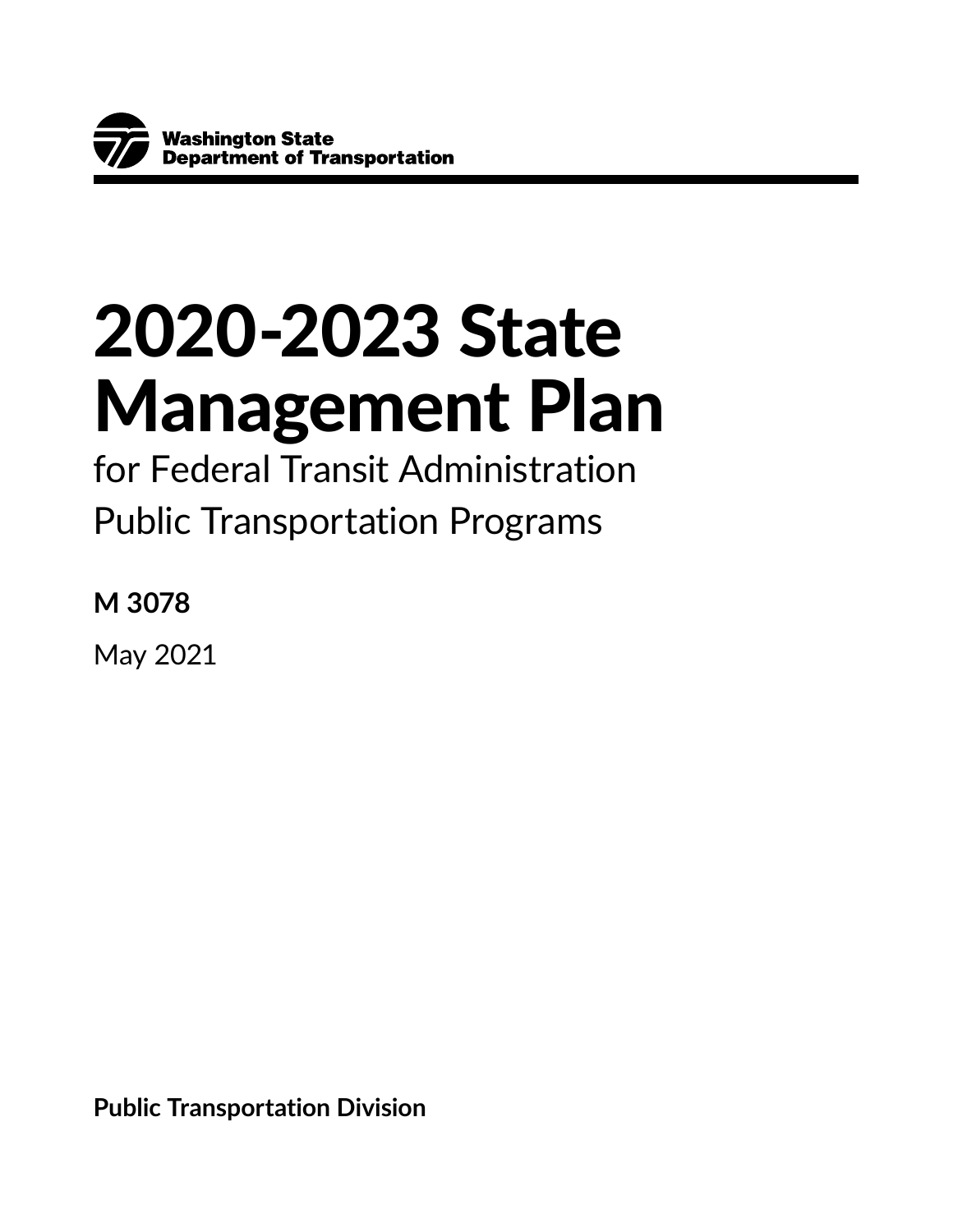**Americans with Disabilities Act (ADA) Information:** This material can be made available in an alternate format by emailing the Office of Equal Opportunity at wsdotada@wsdot.wa.gov or by calling toll free, 855-362-4ADA(4232). Persons who are deaf or hard of hearing may make a request by calling the Washington State Relay at 711.

**Title VI Notice to Public**: It is the Washington State Department of Transportation's (WSDOT) policy to assure that no person shall, on the grounds of race, color, national origin or sex, as provided by Title VI of the Civil Rights Act of 1964, be excluded from participation in, be denied the benefits of, or be otherwise discriminated against under any of its programs and activities. Any person who believes his/her Title VI protection has been violated, may file a complaint with WSDOT's Office of Equal Opportunity (OEO). For additional information regarding Title VI complaint procedures and/or information regarding our non-discrimination obligations, please contact OEO's Title VI Coordinator at 360-705-7090.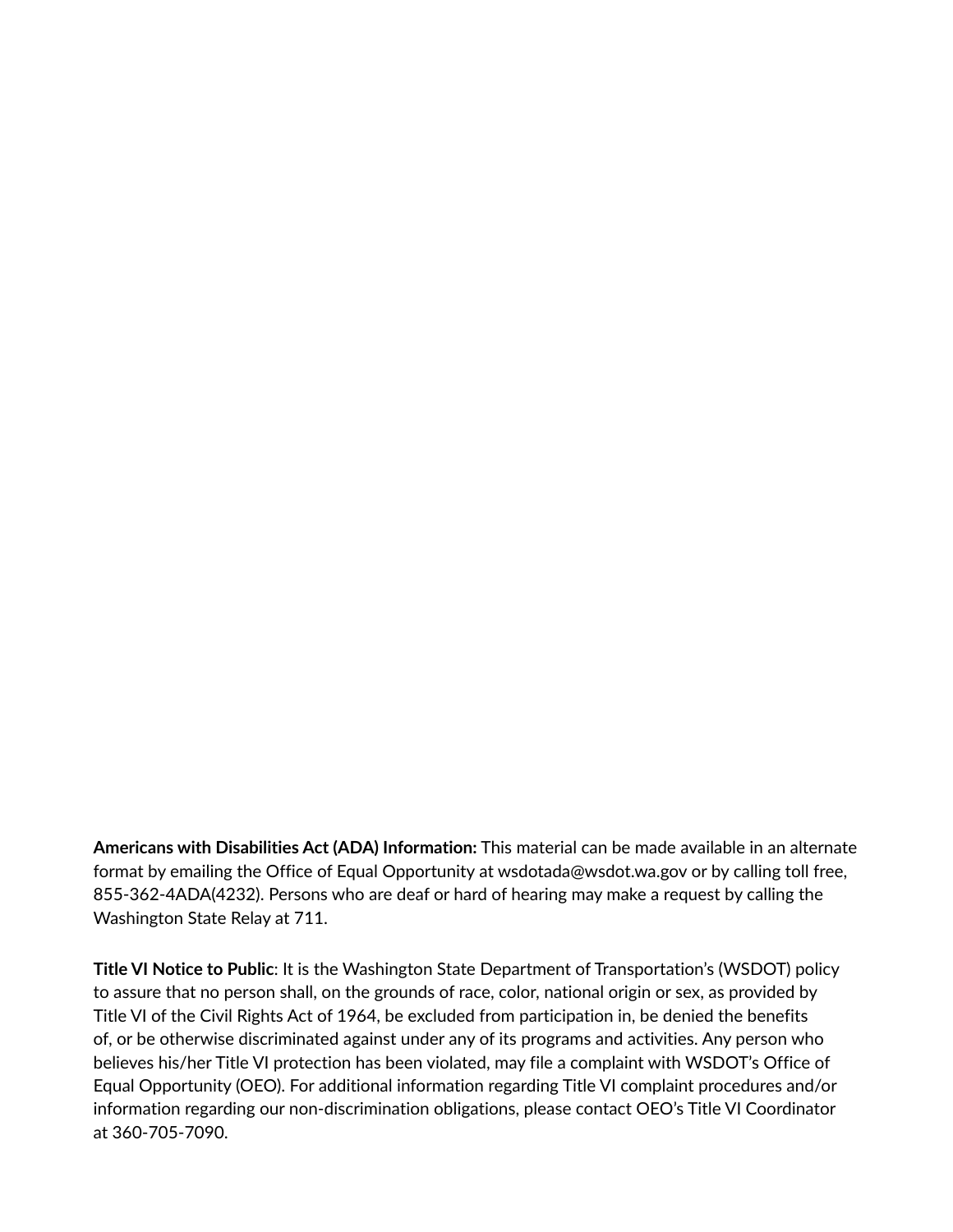# **Contents**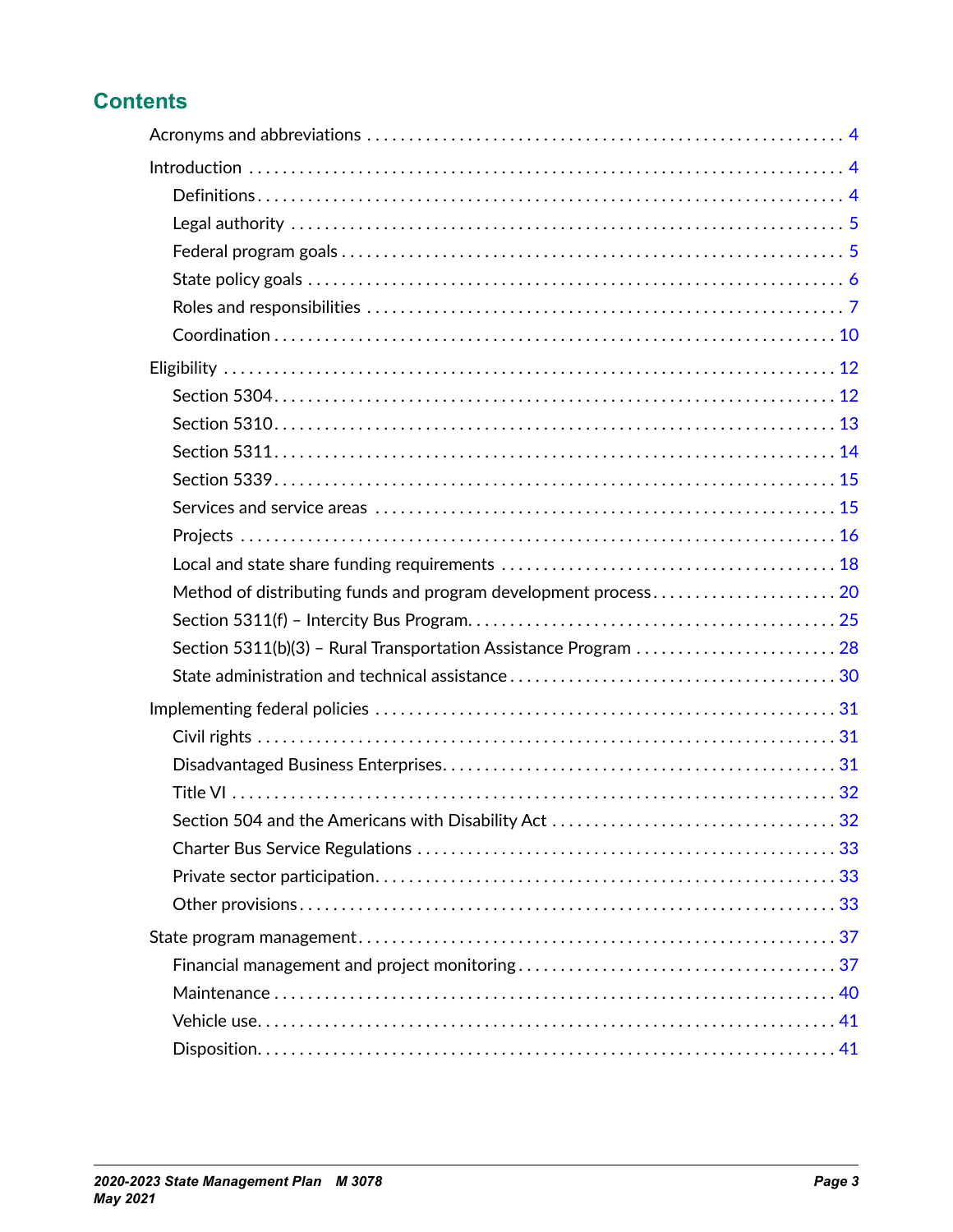# <span id="page-3-0"></span>**Acronyms and abbreviations**

| <b>ADA</b>   | Americans with Disabilities Act               |
|--------------|-----------------------------------------------|
| <b>CFR</b>   | Code of Federal Regulations                   |
| <b>FTA</b>   | Federal Transit Administration                |
| <b>MPO</b>   | Metropolitan Planning Organization            |
| <b>RCW</b>   | Revised Code of Washington                    |
| <b>RFP</b>   | Request for proposals                         |
| <b>RTPO</b>  | Regional Transportation Planning Organization |
| <b>USC</b>   | United States Code                            |
| <b>WSDOT</b> | Washington State Department of Transportation |

# **Introduction**

The Federal Transit Administration (FTA) provides financial assistance to states through a number of programs to develop new transit systems and improve, maintain, and operate existing systems.

FTA requires that states adopt policies and procedures for administering FTA Title 49 USC:

- [Section 5304](https://www.transit.dot.gov/funding/grants/metropolitan-statewide-planning-and-nonmetropolitan-transportation-planning-5303-5304) Statewide Planning
- [Section 5310](https://www.transit.dot.gov/funding/grants/enhanced-mobility-seniors-individuals-disabilities-section-5310) Enhanced Mobility of Seniors and Individuals with Disabilities
- [Section 5311](https://www.transit.dot.gov/rural-formula-grants-5311) Rural Areas
- [Section 5339](https://www.transit.dot.gov/bus-program) Bus and Bus Facilities programs

States must also produce a plan describing the state's policies and procedures for the statemanaged portion of these programs. Washington's State Management Plan for Federal Transit Administration Public Transportation Programs describes the state's administrative policies and procedures for these FTA programs.

The [Consolidated Grant Guidebook](https://www.wsdot.wa.gov/transit/grants/manage) provides grantees with guidance on implementing federal policies.

## *Definitions*

When used in this plan, the meaning of nonurbanized area, small urban area and urban area is:

- **Nonurbanized area Any area outside of an urbanized area. This term includes rural areas and urban areas under 50,000 in population not included in an urbanized area. This plan commonly uses the term rural to refer to all areas other than urbanized areas.**
- **Small urban area An urbanized area with a population of at least 50,000 but less than 200,000.**
- **Urban area An area with a population greater than 200,000.**

For a list of rural, small urban or urban agencies, refer to the most recent edition of the WSDOT's [Summary of Public Transportation.](https://www.wsdot.wa.gov/Publications/Manuals/M3079.htm)

For other definitions and acronyms used in this plan, see WSDOT's Consolidated Grant Guidebook.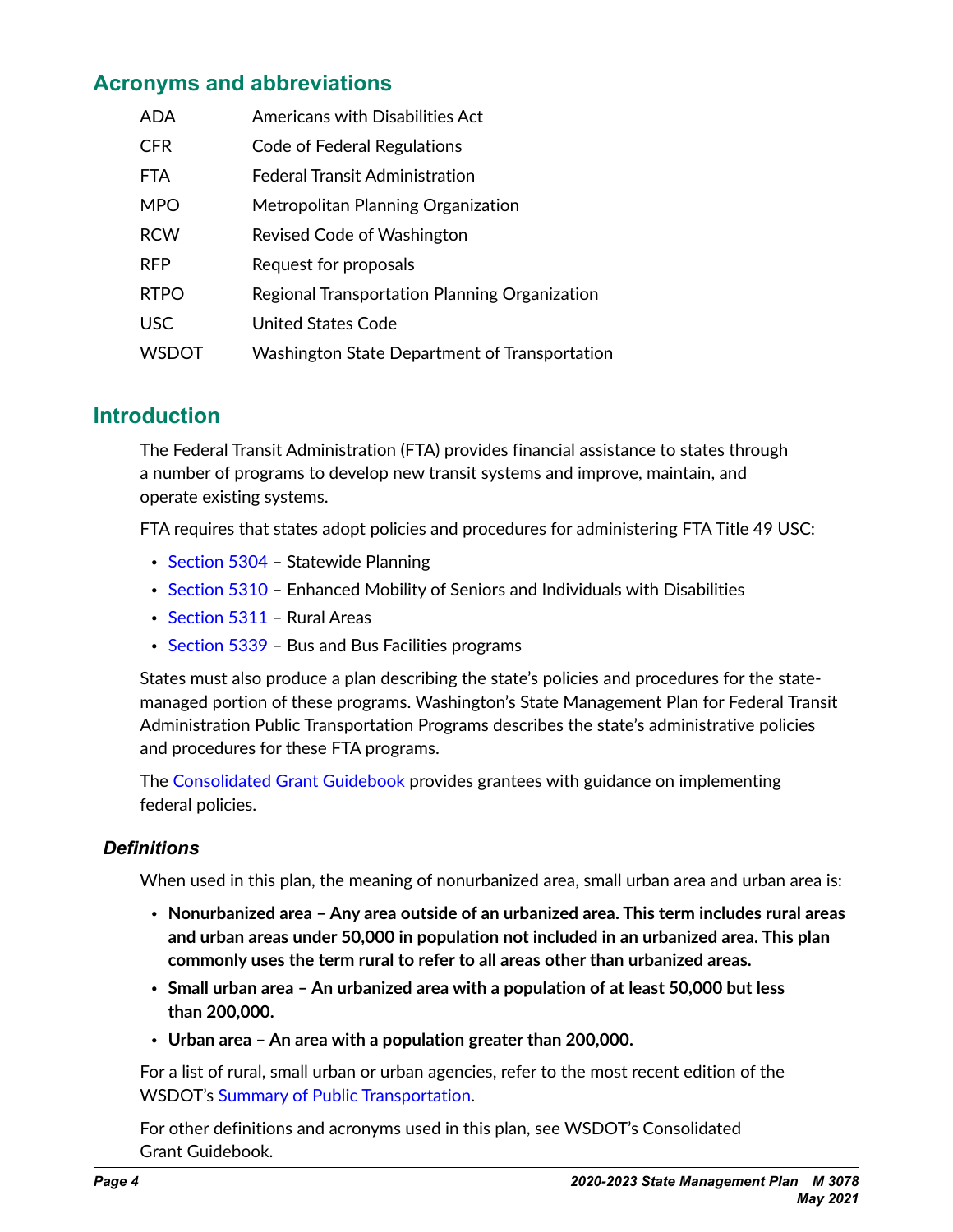## <span id="page-4-0"></span>*Legal authority*

The Washington Governor designated the WSDOT as the authorized agency for administering federal assistance the Sections 5304, 5310, 5311 and 5339 programs.

FTA is responsible for national implementation of these grant programs and provides program guidance in circulars:

- [Circular 8100.1D](https://www.transit.dot.gov/regulations-and-guidance/fta-circulars/program-guidance-metropolitan-planning-and-state-planning-a-0)  Program Guidance for Metropolitan Planning and State Planning and Research Program Grants
- [Circular 9070.1G](https://www.transit.dot.gov/regulations-and-guidance/fta-circulars/enhanced-mobility-seniors-and-individuals-disabilities) Enhanced Mobility of Seniors and Individuals with Disabilities Program Guidance and Application Instructions
- [Circular 9040.1G](https://www.transit.dot.gov/regulations-and-guidance/fta-circulars/formula-grants-rural-areas-program-guidance-and-application) Formula Grants for Rural Areas: Program Guidance and Application Instructions
- [Circular5100.1](https://www.transit.dot.gov/regulations-and-guidance/fta-circulars/bus-and-bus-facilities-program-guidance-and-application)  Bus and Bus Facilities Program: Guidance and Application Instructions

Circulars describe the intent of the grant programs and explain funding requirements. These requirements include program management and development the State Management Plan. This plan must comply with the circulars and with other state requirements that are not in conflict with the circulars.

### *Federal program goals*

#### **Section 5304**

FTA defines the Section 5304 program goals in Circular 8100.1D:

*Statewide Planning: These funds support the statewide planning efforts concerning the integration of multimodal solutions into the transportation system. This funding supports multimodal transportation planning in metropolitan areas and states that is cooperative, continuous and comprehensive.* 

Planning activities may also include long-range plans and short-range programs of transportation investment priorities may be a result of the planning efforts.

#### **Section 5310**

FTA defines the Section 5310 program goals in Circular 9070.1G:

*To enhance mobility for seniors and persons with disabilities.* 

Toward this goal, FTA provides financial assistance for transportation services planned, designed, and carried out to meet the special transportation needs of elderly individuals and individuals with disabilities in all areas (i.e., urbanized, small urban, rural).

Under the [Moving Ahead for Progress in the 21st Century Act,](https://www.fmcsa.dot.gov/mission/policy/map-21-moving-ahead-progress-21st-century-act) the Section 5310 program also supports activities formerly covered by Section 5317, New Freedom.

The Section 5310 program requires coordination of federally assisted programs and services to make the most efficient use of federal resources.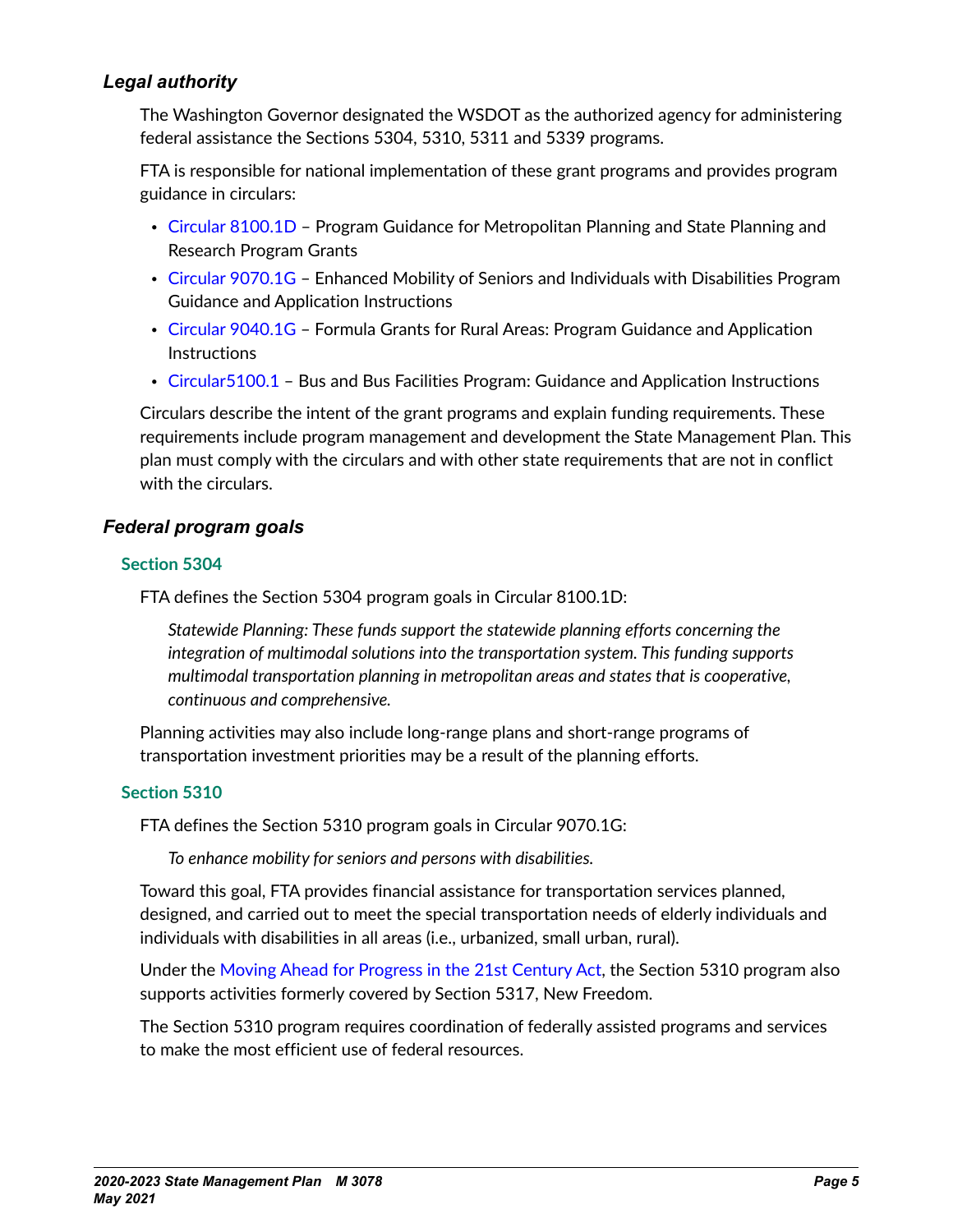<span id="page-5-0"></span>FTA defines the Section 5311 program goals in Circular 9040.1F:

*To support public transportation in rural areas with populations less than 50,000, where many residents often rely on public transit to reach their destinations.* 

Additionally, Title 49 USC [Section 5311\(f\)](https://www.transit.dot.gov/about/intercity-bus-program-section-5311-f), Intercity Bus Program requires the state to spend not less than 15 percent of the annual Section 5311 program funding to develop and support intercity bus transportation, unless the Governor certifies to the U.S. Secretary of Transportation that the intercity bus service needs of the state are being met.

#### **Section 5339**

FTA defines the Section 5339 program goals in Circular 5100.1:

*To provide funding to replace, rehabilitate, and purchase buses and related equipment, as well as construct bus-related facilities.*

#### *State policy goals*

#### **Washington Transportation Plan and RCW 47.04.280, Transportation System Policy Goals**

WSDOT administers FTA public transportation programs within the guidelines of the most current [Washington Transportation Plan](https://washtransplan.com/) and [RCW 47.04.280](https://apps.leg.wa.gov/RCW/default.aspx?cite=47.04.280), Transportation System Policy Goals.

The transportation policy goals cited in both documents are:

- **Economic Vitality** Promote and develop transportation systems that stimulate, support, and enhance the movement of people and goods to ensure a prosperous economy.
- **Preservation** Maintain, preserve, and extend the life and utility of prior investments in transportation systems and services.
- **Safety** Provide for and improve the safety and security of transportation customers and the transportation system.
- **Mobility** Improve the predictable movement of goods and people throughout Washington State.
- **Environment** Enhance Washington's quality of life through transportation investments that promote energy conservation, enhance healthy communities, and protect the environment.
- **Stewardship** Continuously improve the quality, effectiveness, and efficiency of the transportation system.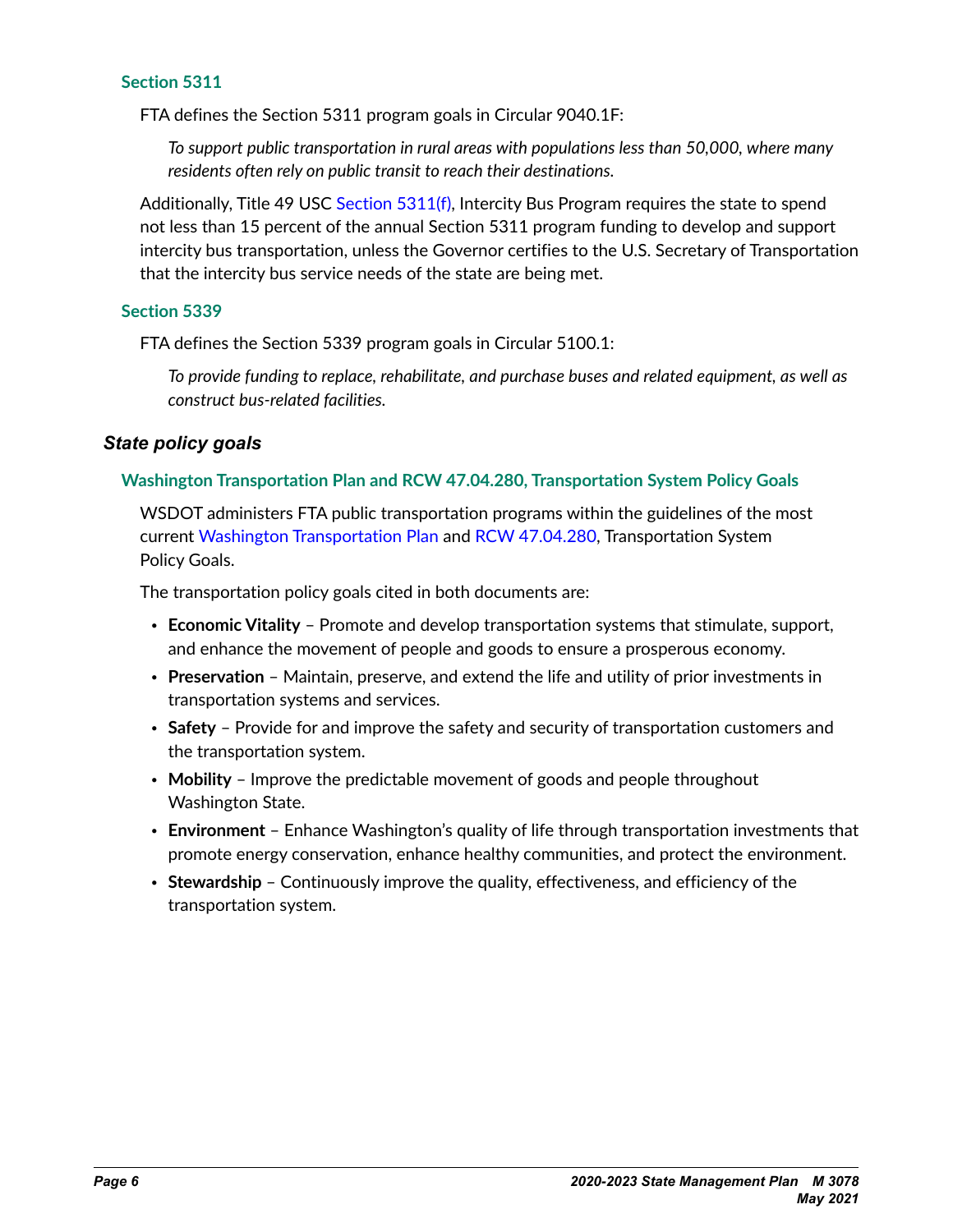#### <span id="page-6-0"></span>**Results Washington**

[Results Washington](https://results.wa.gov/) is the governor's strategic framework to set the state's vision and mission, as well as the foundational expectation of all state agencies to achieve goals collaboratively.

Results Washington combines aspects of previous performance management systems with a significantly expanded lean initiative that involves all state agencies.

Results Washington's outcome measures are:

- **World-class education**
- **Prosperous economy**
- **Sustainable energy and a clean environment**
- **Healthy and safe communities**
- **Efficient, effective and accountable government**

Transportation is directly linked to Prosperous economy; sustainable energy and a clean environment; healthy and safe communities; and efficient, effective and accountable government.

#### **WSDOT's Strategic Plan**

[WSDOT's Strategic Plan](https://www.wsdot.wa.gov/about/secretary/strategic-plan/) provides the vision, mission and values that guide the work of the agency.

The plan's goal areas are:

- **Inclusion** Strengthen commitment to diversity and engagement in all of WSDOT's business processes, functions and services to ensure every voice is heard.
- **Practical Solutions** Advance the integration of Practical Solutions into WSDOT's culture and practices to cost-effectively plan, design, build, operate and maintain the state's transportation system.
- **Workforce Development** Be an employer of choice, creating a modern workforce while attracting and retaining quality workers to deliver our legislative, regulatory, and service requirements.

#### *Roles and responsibilities*

#### **State administration**

WSDOT's role in state administration of FTA's public transportation programs includes:

- Documenting Washington's procedures in the State Management Plan, providing opportunities for stakeholder input, and making the plan available to grantees, planning organizations, and general public after FTA approval for each updated version.
- Notifying potential participants about the grant programs and soliciting applications.
- Developing project selection criteria and competitive selection process.
- Arranging for the evaluation of potential projects for funding.
- Reviewing, prioritizing, and selecting projects for approval.
- Developing elements of the [State Transportation Improvement Program](http://www.wsdot.wa.gov/LocalPrograms/ProgramMgmt/STIP.htm) for each FTA section.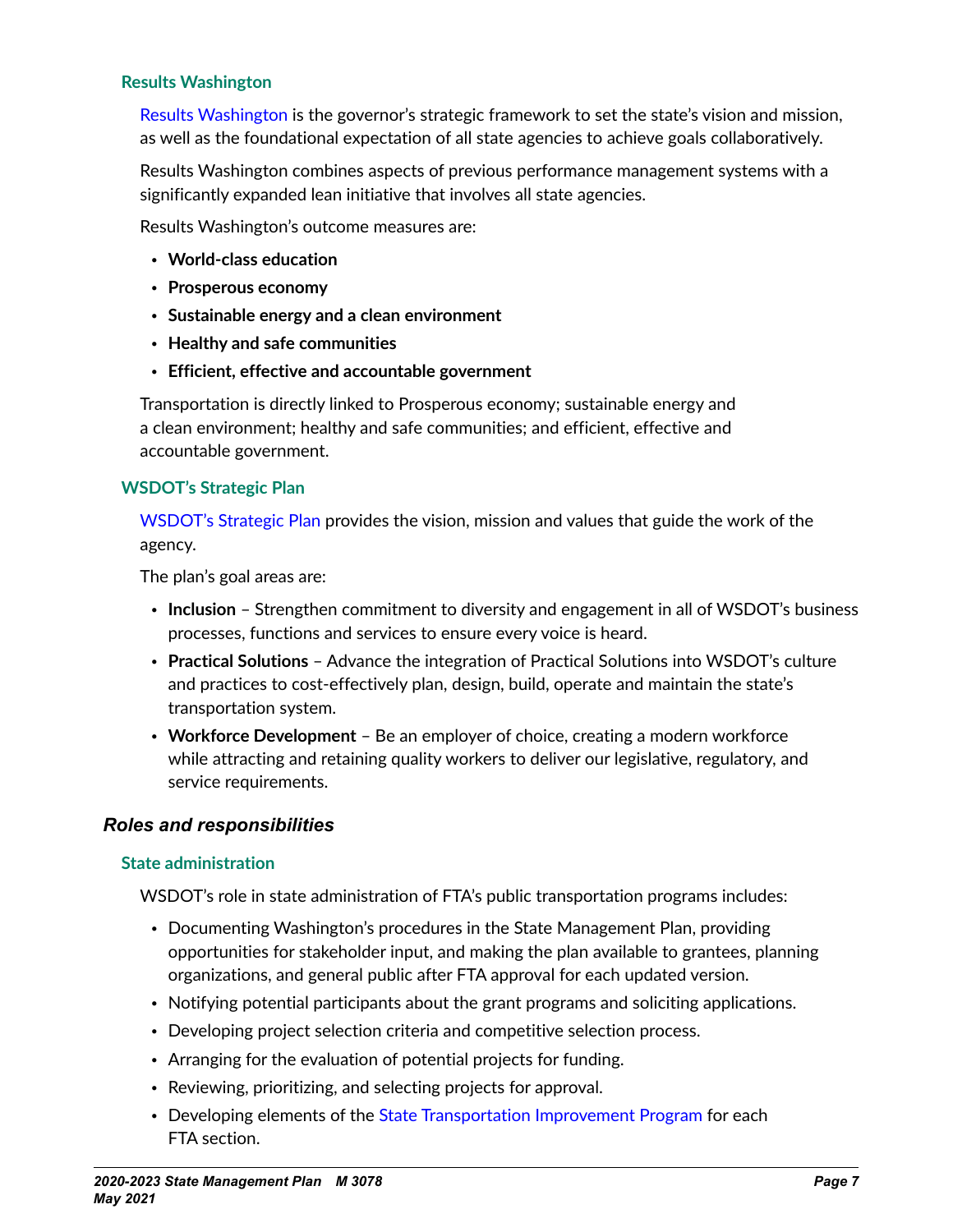- Developing and forwarding an annual program of projects and grant application to FTA.
- Certifying eligibility of applicants and project activities.
- Developing agreements with selected agencies.
- Monitoring local project activity and that transit providers participate in regional transportation improvement plan development.
- Ensuring grantee compliance with all federal requirements, including all certifications and assurances.
- Overseeing project audit and award closeout.
- Submitting reports as required by FTA, including [National Transit Database](https://www.transit.dot.gov/ntd) reporting for Section 5311 grantees and any other specialty reporting for federal grantees.
- Distribute funds in a fair and equitable basis.
- Supporting and overseeing the Coordinated Public Transit-Human Services Transportation [Plans](https://www.transit.dot.gov/funding/grants/coordinated-public-transit-human-services-transportation-plans) in rural and urban areas in Washington, which are developed through a process including representatives from public transportation, private and nonprofit transportation, human services providers, the public including limited English proficiency, minority and lowincome populations, and WSDOT.
- Certifying that all projects funded through Section 5310 are from a locally developed Coordinated Public Transit-Human Services Transportation Plan. As a matter of policy, Section 5311 and the state apportionment of 5339 projects are also required to be included in a Coordinated Public Transit-Human Services Transportation Plan.
- Sponsoring the grant competition and providing oversight and management of Section 5310 funding to non-transit organizations within the Puget Sound Regional Council area. WSDOT receives up to 10 percent of the awards to cover the costs of administering the grants
- Developing statewide vehicle and equipment contracts in cooperation with the Washington State Department of Enterprise Services Contracting and Purchasing Office.
- Overseeing the grantee procurement process to ensure compliance.
- Ensuring that grantees operate and maintain equipment purchased with grant funds consistently with project objectives.
- Approving Asset Management Plans for vehicles, equipment, and facilities.

#### *Program-specific roles*

#### **Section 5311**

- Developing and implementing a program of training and technical assistance under [Section](https://www.transit.dot.gov/funding/grants/rural-transportation-assistance-program-5311b3)  [5311\(b\)\(3\)](https://www.transit.dot.gov/funding/grants/rural-transportation-assistance-program-5311b3), the Rural Transit Assistance Program.
- Developing and implementing the Intercity Bus Program under Section 5311(f).
- Ensuring that grantees with projects funded through Section 5311 develop their projects in coordination with transportation projects assisted by other federal sources.

#### **Sections 5310 and 5311**

Planning for future transportation needs and ensuring coordination among transportation modes and providers.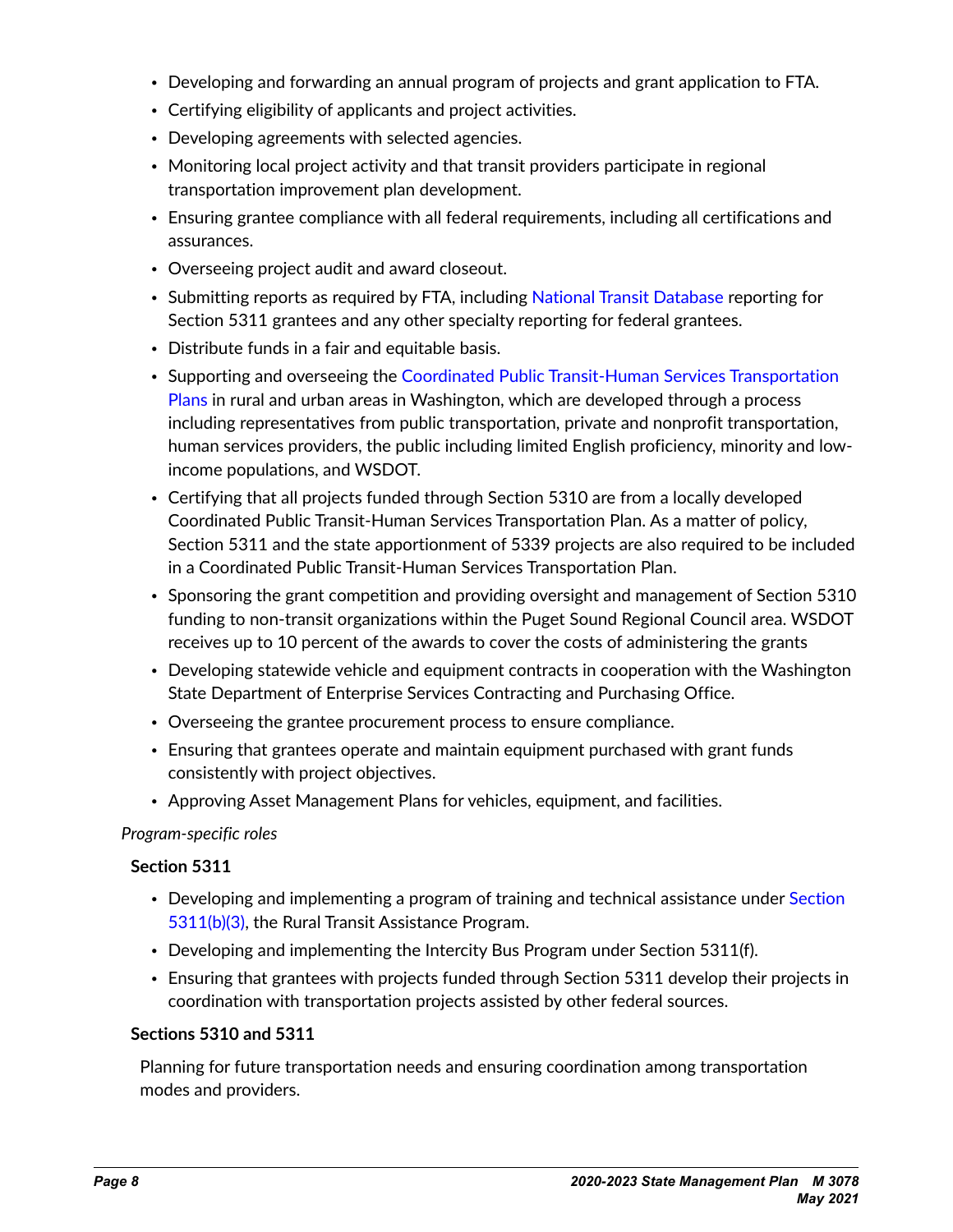#### **Statewide advisement**

As required by state law [\(RCW 47.66.080](https://app.leg.wa.gov/RCW/default.aspx?cite=47.66.080)), WSDOT reviews the division's existing grant programs at least once per biennium. The purpose of this review is to determine the effectiveness of the programs and that the agency's methods for awarding funds result in a fair and equal distribution of the grants. The review also helps WSDOT staff revise their grant award and oversight process.

To carry out this review, WSDOT invites staff from organizations that represent public transportation interests to participate in the Grant Program Advisory Committee as members or subject matter experts to review application and evaluation criteria, learn information about the programs, and evaluate WSDOT's grant administration processes. These organizations include:

- Community Transportation Association of the Northwest
- State or regional representatives from Medicaid transportation programs
- For-profit public transportation providers
- Regional transportation planning organizations/metropolitan planning organizations (RTPO/ MPO)
- Washington State Transit Association
- Tribal government representatives
- Community action councils
- WSDOT staff

#### **Regulation**

The Washington Utilities and Transportation Commission regulates private nonprofit organizations that transport seniors or people with disabilities in vehicles that hold seven occupants or more. These regulations include driver training, safety of operation (including vehicle inspection), and minimum insurance levels for liability.

#### **Program of projects**

WSDOT staff creates a program of projects when applying for new funds based on Sections 5304, 5310, 5311, and 5339 awards.

WSDOT reviews the program of projects periodically throughout the year to monitor spending and funding adjustments as necessary.

During the first month of each federal fiscal year, WSDOT submits an updated program of projects along with annual reporting required by FTA. If no updates are necessary, WSDOT will confirm that the program of projects is current.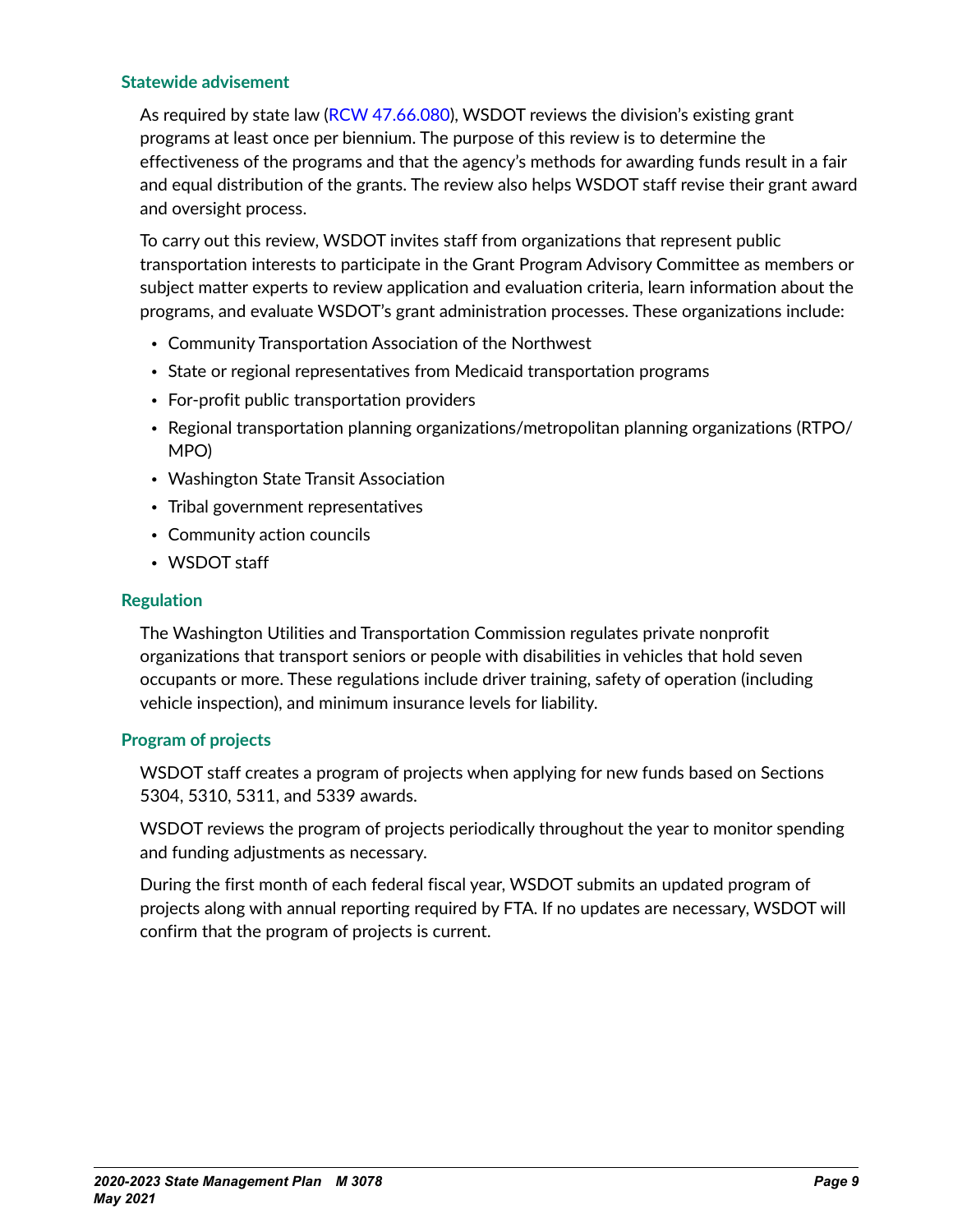## <span id="page-9-0"></span>*Coordination*

## **Coordinated Public Transit-Human Services Transportation Plans**

WSDOT requires applicants for public transportation grants to participate in the Coordinated Public Transit-Human Services Transportation planning process with their local RTPO/MPO:

- **Benton-Franklin Council of Governments**  Benton and Franklin counties
- **Chelan-Douglas Transportation Council**  Chelan and Douglas counties
- **Island RTPO** Island County
- **Northeast Washington RTPO** Ferry, Pend Oreille, and Stevens counties
- **Okanogan Council of Governments** Okanogan County
- **Palouse RTPO** Asotin, Columbia, Garfield, and Whitman counties
- **Peninsula RTPO** Clallam, Jefferson, Kitsap, and Mason counties
- **Puget Sound Regional Council** King, Kitsap, Pierce, and Snohomish counties
- **Quad-County RTPO** Lincoln, Adams, Grant, and Kittitas counties
- **Skagit Council of Governments** Skagit County
- **Southwest Washington Regional Transportation Council** Clark, Skamania, and Klickitat counties
- **Southwest Washington RTPO** Cowlitz, Grays Harbor, Lewis, Pacific, and Wahkiakum counties
- **Spokane Regional Transportation Council**  Spokane County
- **Thurston Regional Planning Council** Thurston County
- **Walla Walla Valley MPO and Sub-RTPO**  Walla Walla County
- **Whatcom Council of Governments** Whatcom County
- **Yakima Valley Conference of Governments** Yakima County

San Juan County produces a local Coordinated Public Transit- Human Services Transportation Plan but does not belong to a regional transportation planning organization or council.

The initial Coordinated Public Transit-Human Services Transportation planning process includes the following steps:

- **1.** Project manager of the plan convenes stakeholders, including RTPOs/MPOs, public transportation providers, nonprofit human services agencies, health care providers, large employers, consumers, and limited English proficiency, minority, and low-income populations.
- **2.** Stakeholders collect human service and demographic information and analyze public transportation, and potential riders in each region. Examples of information include:
	- **Common origins**  Locations of low-income populations, people with disabilities, and the elderly.
	- **Common destinations**  Entry-level employment opportunities, childcare facilities, schools, medical centers, shopping districts.
	- **Existing transportation services**  Fixed-route, intercity bus and rail, shuttle, demand response, paratransit, shared-ride taxi, regular taxi, vanpools, rideshare, and other commuter services.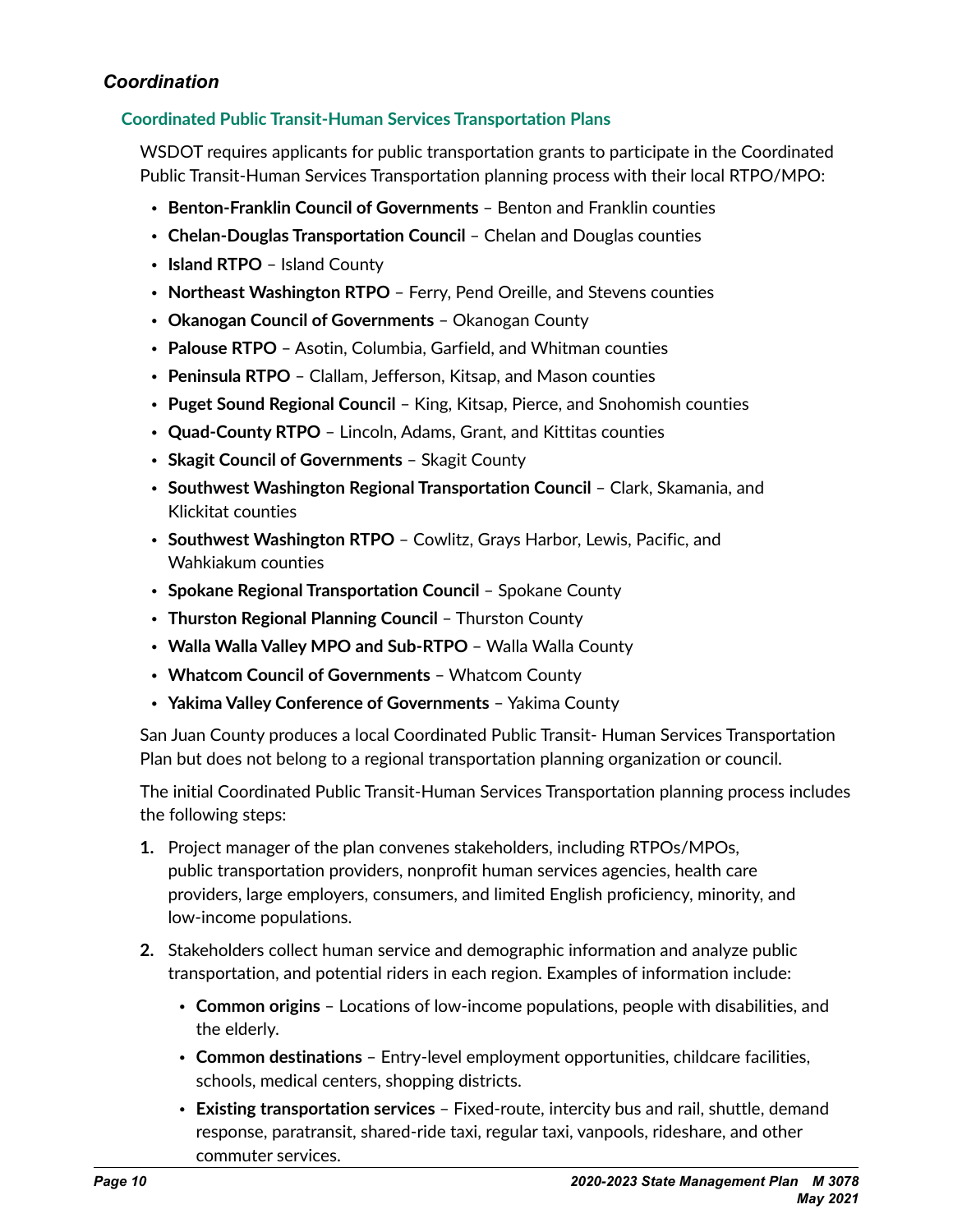- **3. Stakeholders identify various types of transportation challenges and gaps in existing transportation services.**
- **4. Stakeholders compare origins and destinations of people with special needs using existing transportation services.**
- **5. Stakeholders identify the unmet needs and duplication of efforts in study area. The definition of an unmet need is:**
	- A project that does not exist where the project team has identified a need.
	- A service that the local transportation provider is removing, even though the service currently meets a need (e.g., evening or weekend service).
	- A project that a local transportation provider would be unable to fund without the public transportation grant program.
- **6. Stakeholders develop prioritized solutions to meet unmet needs, and unmet needs into project proposals.**

Transportation solutions vary in each area depending on the resources available, size of the market for each alternative, and extent of existing services. Examples of options include increasing fixed-route service (e.g. extending hours or territory), vanpool services, dial-a-ride services, volunteer ride services, and bus passes.

Once the plan is complete,  $RTPOs/MPOS<sup>1</sup>$  rank projects by letter grades. The letter grade determines the number of additional points the project will receive:

- **A 50 points**
- **B 25 points**
- **C 12 points**
- **D 0 points**
- **Not listed Disqualified from consideration**

## **Coordination at the state level**

Coordination is the most important element to the success of federal funding programs in Washington. State law, WSDOT policy and the Washington Transportation plan require and implement coordination.

An element of state level coordination is the development and distribution of grant program information. WSDOT accomplishes this primarily through the statewide notice of the Public Transportation Grant Application, providing program information on the WSDOT Public Transportation Division website, and community engagement associated with program changes to the State Management Plan. The Public Transportation Grant Application contains the required information about the programs in Washington.

Another coordination element is the various agencies and organizations representatives on evaluation teams that assist WSDOT with project selection (see Method of distributing funds and program development process for a list of agencies that participate in this process). Representatives provide a broad and balanced perspective to the evaluation process.

<sup>1</sup> Alternatively, the county in the case of San Juan County, which produces a local Coordinated Public Transit- Human Services Transportation Plan but does not belong to a regional transportation planning organization or council.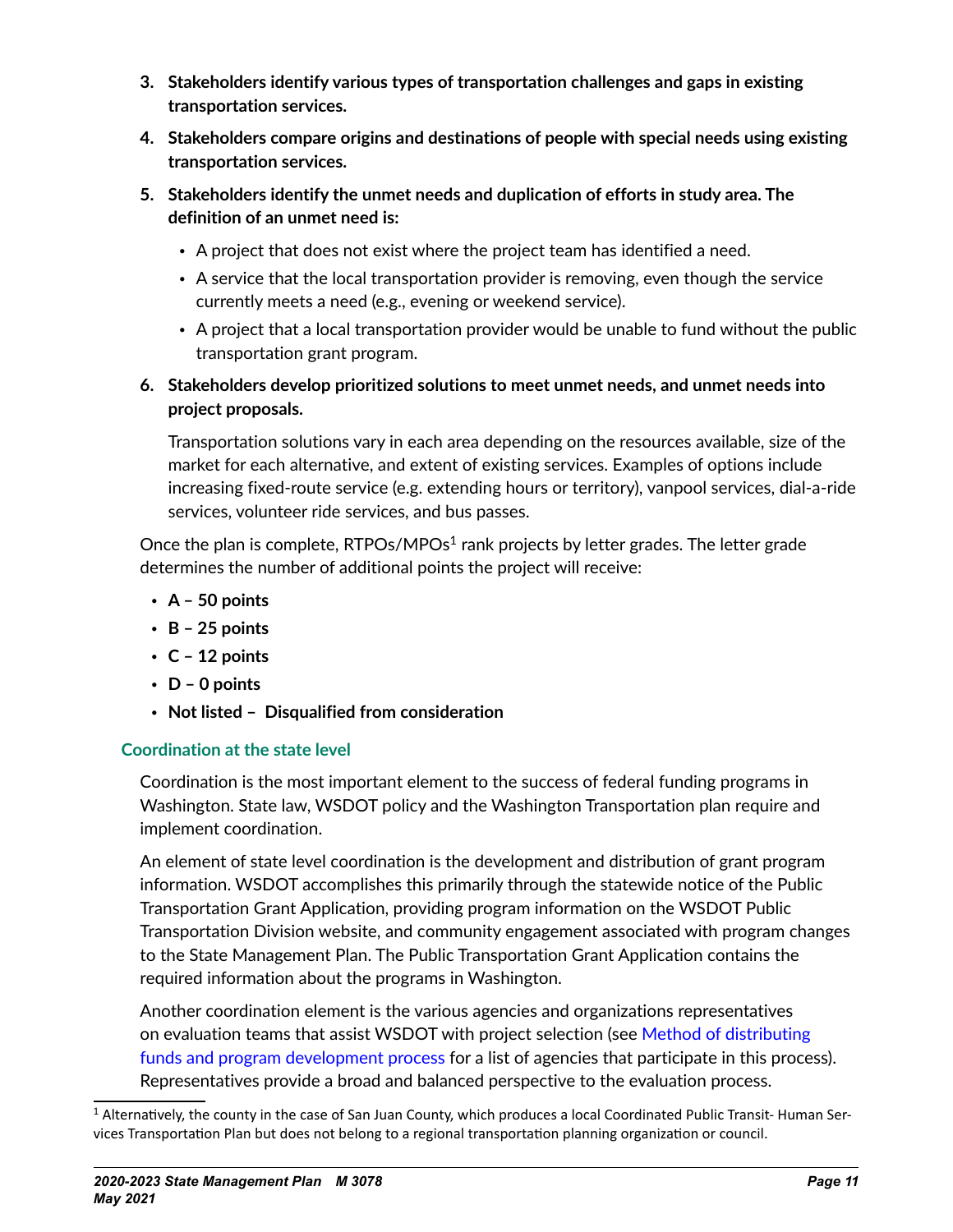<span id="page-11-0"></span>When WSDOT makes program changes, the agency announces the availability of an updated draft State Management Plan and requests comments from the stakeholders and the community.

WSDOT considers comments for inclusion in the plan and makes the final plan available on the Public Transportation Division's website and upon request.

WSDOT also coordinates activities under Section 5311 with related activities under other federal departments and agencies.

#### **Coordination at the project level**

WSDOT expects all applicants to coordinate with other transportation providers in their service area. As part of their grant application, WSDOT asks applicants to identify the local Coordinated Public Transit-Human Services Transportation Plan that contains their project.

Additionally, WSDOT strongly encourages applicants to take part in coordinated transportation planning activities in their service area. State law also requires WSDOT to take local efforts to coordinate into consideration when awarding state funded grants.

# **Eligibility**

## *Section 5304*

### **Recipients**

The State and Metropolitan Planning Organizations are eligible recipients of Section 5304 planning funds.

## **Activities**

WSDOT and eligible recipients use Section 5304 funds to conduct statewide planning efforts that:

- Develop strategies for addressing multimodal connectivity.
- Develop strategies for special needs populations.
- Determine the state's interest in public transportation.
- Engage stakeholders to develop shared outcomes.
- Produce the [Washington State Public Transportation Plan](https://www.wsdot.wa.gov/sites/default/files/2019/10/15/PT-Report-WashingtonStatePublicTransportationPlan-2016.pdf).

Planning efforts include stakeholder participation from organizations representing:

• Local agencies

• Nonprofits

- State agencies
- Federal agencies
- Tribes

• Advocacy groups

• Private transportation providers

• Medicaid brokers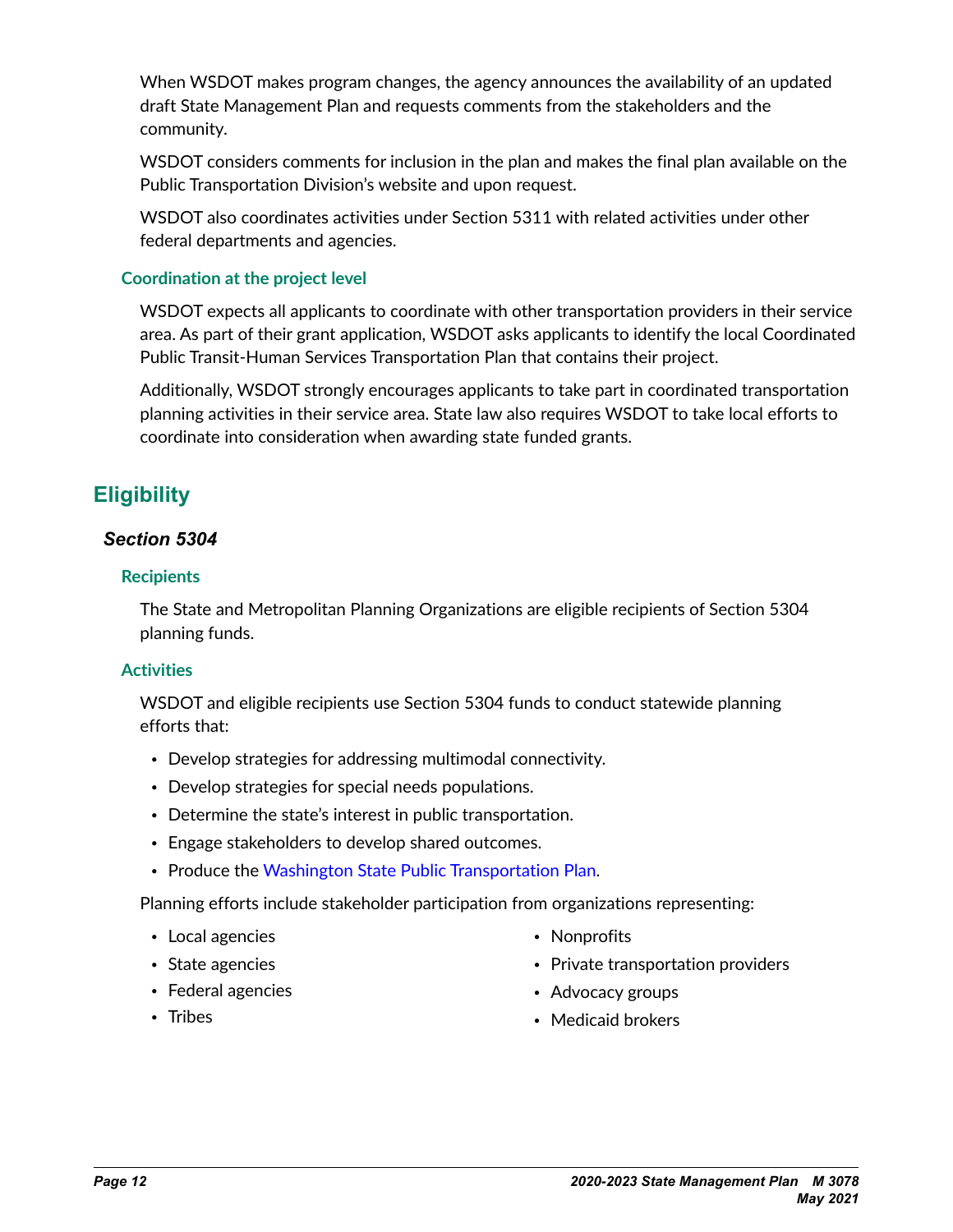### <span id="page-12-0"></span>**Recipients**

The following entities are eligible to receive Section 5310 capital (including mobility management) and operating grant funds, as well as purchase of service agreements:

- Private nonprofit organizations.
- Governmental authorities or operators of public transportation that receive a grant indirectly (i.e., through WSDOT) and certify that no nonprofit organizations in the service area are readily available to provide the services.
- Governmental authorities approved by the state to coordinate services for elderly individuals and individuals with disabilities.
- Tribal governments.

WSDOT requires private nonprofit applicants to:

- Hold or obtain a certificate from the Washington Utilities and Transportation Commission that authorizes nonprofit agencies to provide transportation.
- Hold a 501(c)(3) certificate verifying nonprofit status.
- Register with the Washington State Secretary of State.

#### **Activities**

To receive Section 5310 funds, projects must be included in a locally developed, Coordinated Public Transit-Human Services Transportation Plan developed through a process that includes seniors and people with disabilities.

WSDOT must use at least 55 percent of program funds on capital projects that are public transportation projects planned, designed, and carried out to meet the special needs of seniors and individuals with disabilities when public transportation is insufficient, inappropriate, or unavailable. Projects may contract for public transportation service as a capital expense. Additionally, preventative maintenance may be considered a capital expense.

WSDOT may use up to 45 percent of program funds for operating projects that are:

- Public transportation projects that exceed the requirements of the ADA.
- Public transportation projects that improve access to fixed-route service and decrease reliance by individuals with disabilities on ADA-complementary paratransit.
- Alternatives to public transportation that assist seniors and people with disabilities.

A public transportation service provider that receives assistance under this section may coordinate and assist in regularly providing meal delivery service for homebound individuals, if the delivery service does not conflict with providing public transportation service or reduce service to public transportation passengers.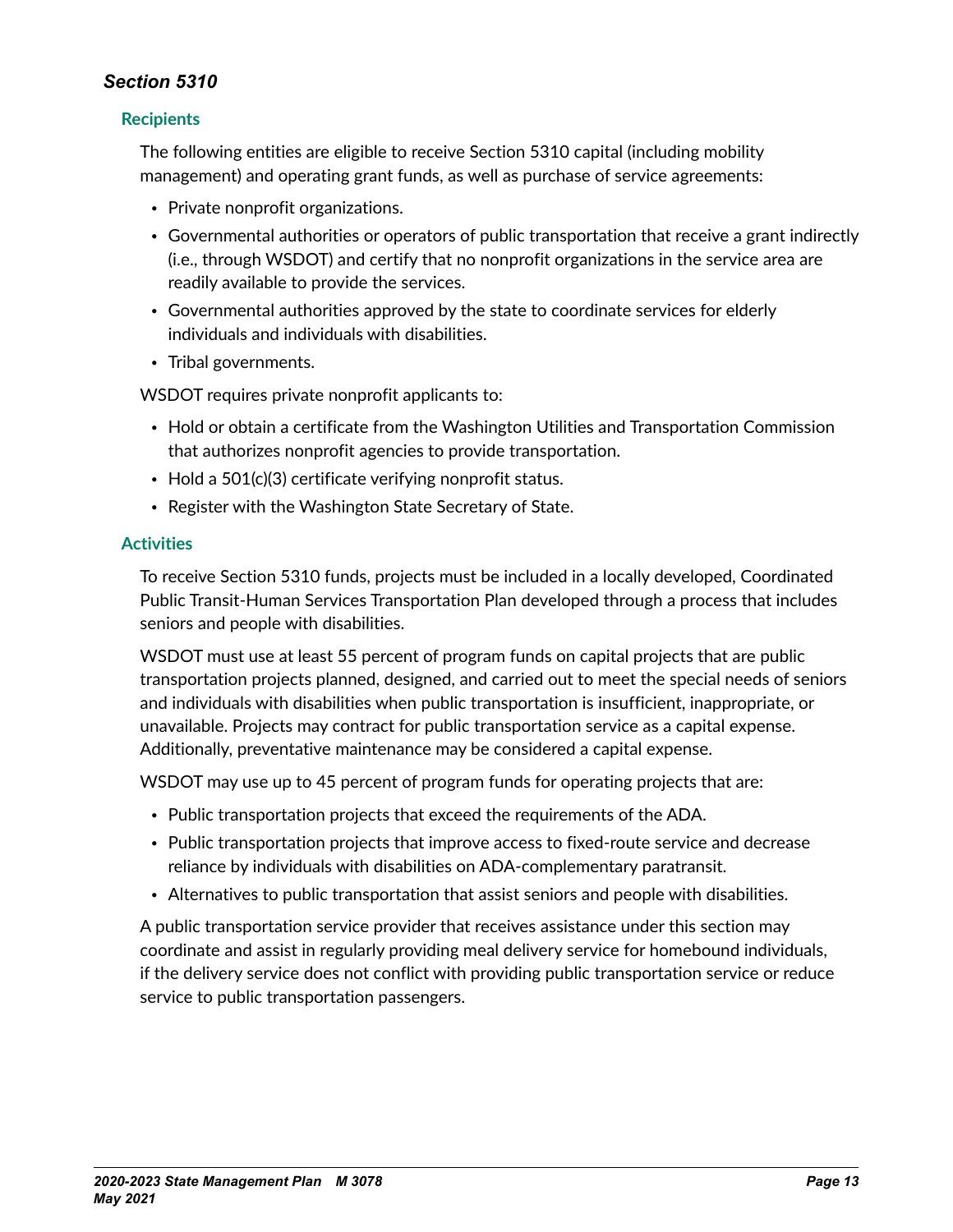## <span id="page-13-0"></span>**Recipients**

The following entities are eligible to receive Section 5311 capital and operating grant funds and (for the intercity bus program only) purchase of service agreements:

- State agencies
- Local governmental agencies and their divisions
- Tribal governments
- Private nonprofit organizations
- Transit agencies
- Private for-profit organizations

#### **Activities**

Section 5311 authorizes the following grants for recipients located in rural areas:

- Planning, provided that a grant under this section for planning activities are in addition to funding awarded to a state under [Section 5305](https://www.transit.dot.gov/funding/grants/metropolitan-statewide-planning-and-nonmetropolitan-transportation-planning-5303-5304) for planning activities that are directed specifically at the needs of rural areas in the state.
- Public transportation capital projects, including preventative maintenance..
- Operating costs of equipment and facilities for use in public transportation.
- Job access and reverse commute projects.
- Acquisition of public transportation services, including service agreements with private providers of public transportation services.

Small urban transit agencies may qualify for Section 5311 funding if the route is predominantly for connecting rural riders with the city. When WSDOT provides 5311 funds to an urban provider, WSDOT only funds the provider's rural routes that bring riders into urban areas and that the providers has designed for the benefit of the rural riders.

#### **Surface Transportation Program transfers**

On occasion, the Federal Highway Administration will give Surface Transportation Program funds to WSDOT that are in turn awarded to rural transit agencies for competitive projects. Upon request, WSDOT will assist the grantees with the management of those funds. In order for WSDOT to do so, the funds must be transferred from the Federal Highway Administration to the Section 5311 Program. Once the funds are transferred, the funds are managed in the same way as the 5311 Program.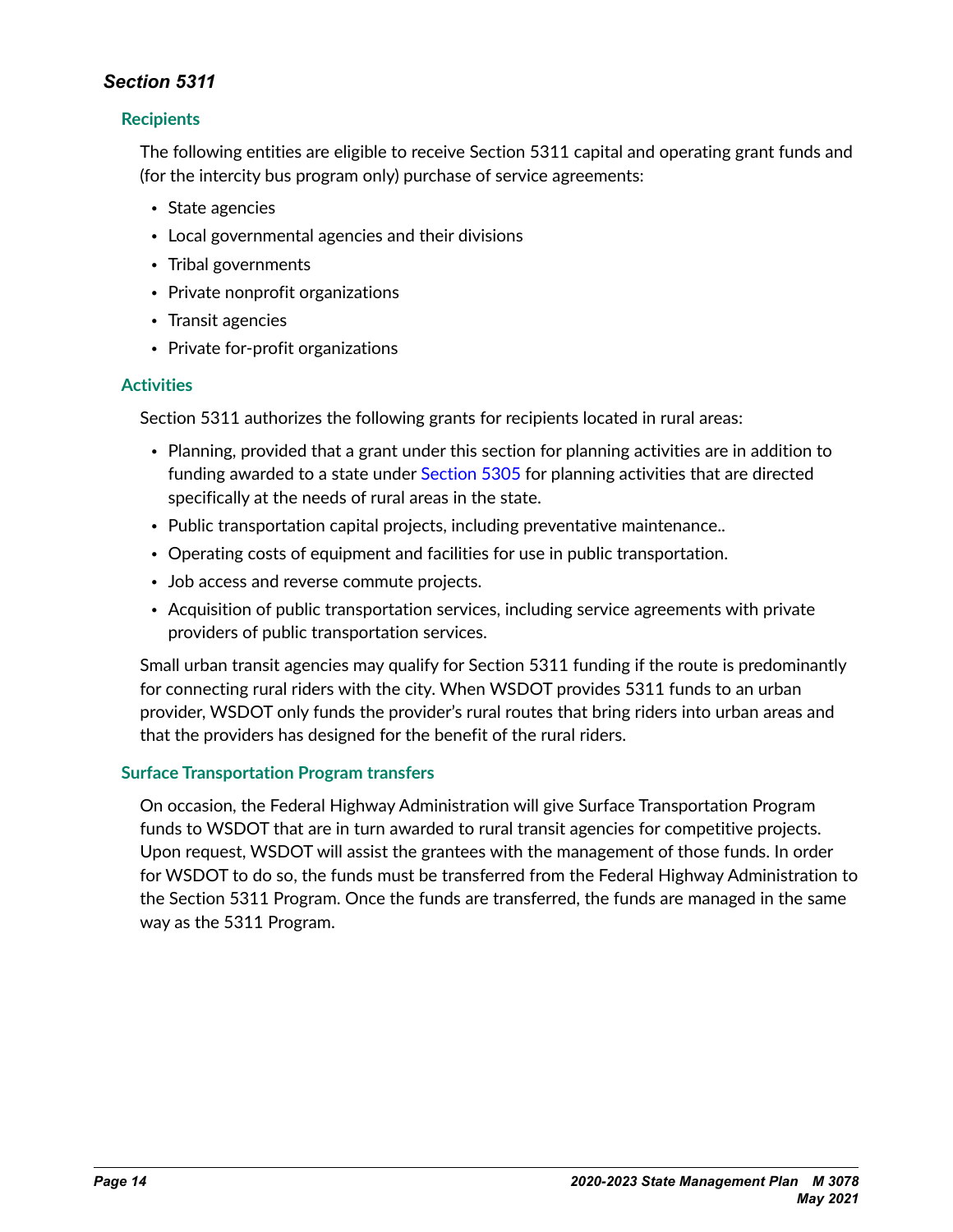#### <span id="page-14-0"></span>**Recipients**

The following entities are eligible to receive Section 5339 capital funding for fixed-route bus service, including operators providing services open to a segment of the general public, as defined by age, disability, or low income:

- State agencies
- Local governmental agencies and their divisions
- Private nonprofit organizations
- Transit agencies
- Tribal governments

*Note:* **FTA distributes Section 5339 small urban allotment similar to** [Section 5307](https://www.transit.dot.gov/funding/grants/urbanized-area-formula-grants-5307) methodology.

WSDOT distributes the state Section 5339 apportionment using a consolidated, competitive procedure. See Method of distributing funds and program development process for more information on this procedure.

### **Activities**

FTA authorizes the following projects to replace, rehabilitate, and purchase buses and related equipment under Section 5339:

- Construction of bus-related facilities, such as bus maintenance and administrative facilities, transfer facilities, bus malls, transportation centers, intermodal terminals, park-and-ride stations.
- Acquisition of buses for fleet and service expansion.
- Acquisition of replacement vehicles.
- Bus rebuilds.
- Construction of passenger amenities such as passenger shelters and bus stop signs.
- Acquisition of accessory and miscellaneous equipment, such as mobile radio units, supervisory vehicles, fare boxes, and computers.
- Acquisition of shop and garage equipment.

## *Services and service areas*

For the majority of programs, the services provided with capital or operating grants focus on rural areas of Washington. Services into Idaho, Oregon or British Columbia are eligible if the public served resides in Washington.

Projects may include public transportation into and out of urbanized areas. However, projects may not provide service exclusively within an urban area.

*Note:* Section 5311(f) describes network corridors. See Section 5311(f), Intercity Bus Program for more information.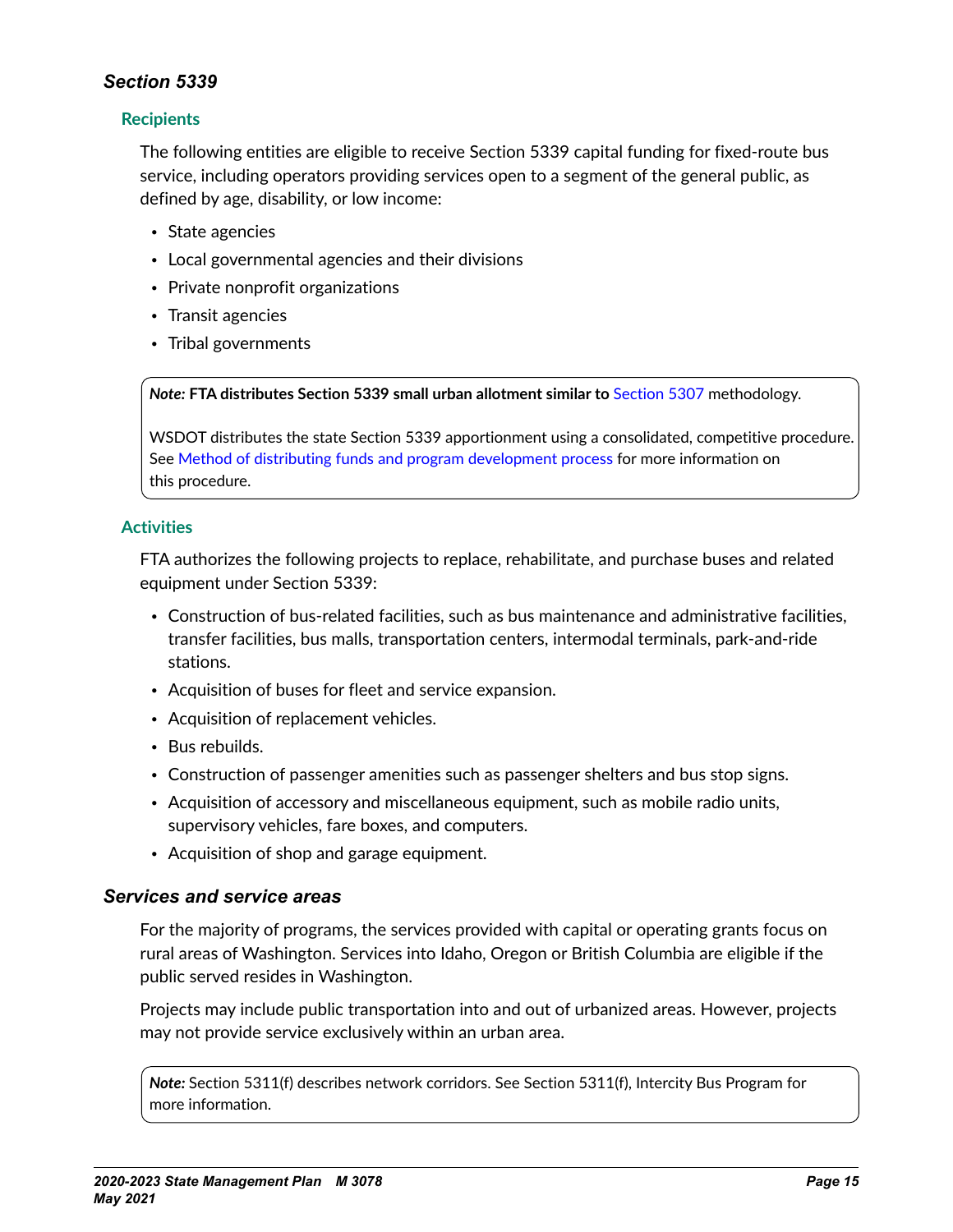## <span id="page-15-0"></span>*Projects*

## **Capital**

*Vehicles and equipment*

All equipment purchased under these programs must be used to provide passenger transportation services.

Examples of eligible capital projects include:

- Passenger service vehicles
- Commuter vans
- Refurbishment of existing vehicles
- Vehicle retrofit for wheelchair lifts
- Replacement parts for passenger service vehicles
- Communications equipment
- Computer hardware, data systems, and dispatching software
- Other equipment (e.g., bicycle racks, fare boxes)
- Pre-owned or used wheelchair-accessible passenger service vehicles (only if clearly identified on the application)
- Bus shelters and accessible features for sidewalks and facilities
- Maintenance equipment (e.g., bus lifts)
- Security equipment
- Electric vehicle charging stations

#### *Construction*

Construction projects involve the building of transit-related facilities. WSDOT has not made recent construction awards due to the size of investment compared to the available funding, but construction is potentially an eligible project.

Examples of eligible construction projects include:

- Bus transfer stations
- Maintenance facilities
- Operations and administration facilities
- Park and ride lots
- Infrastructure for electric charging stations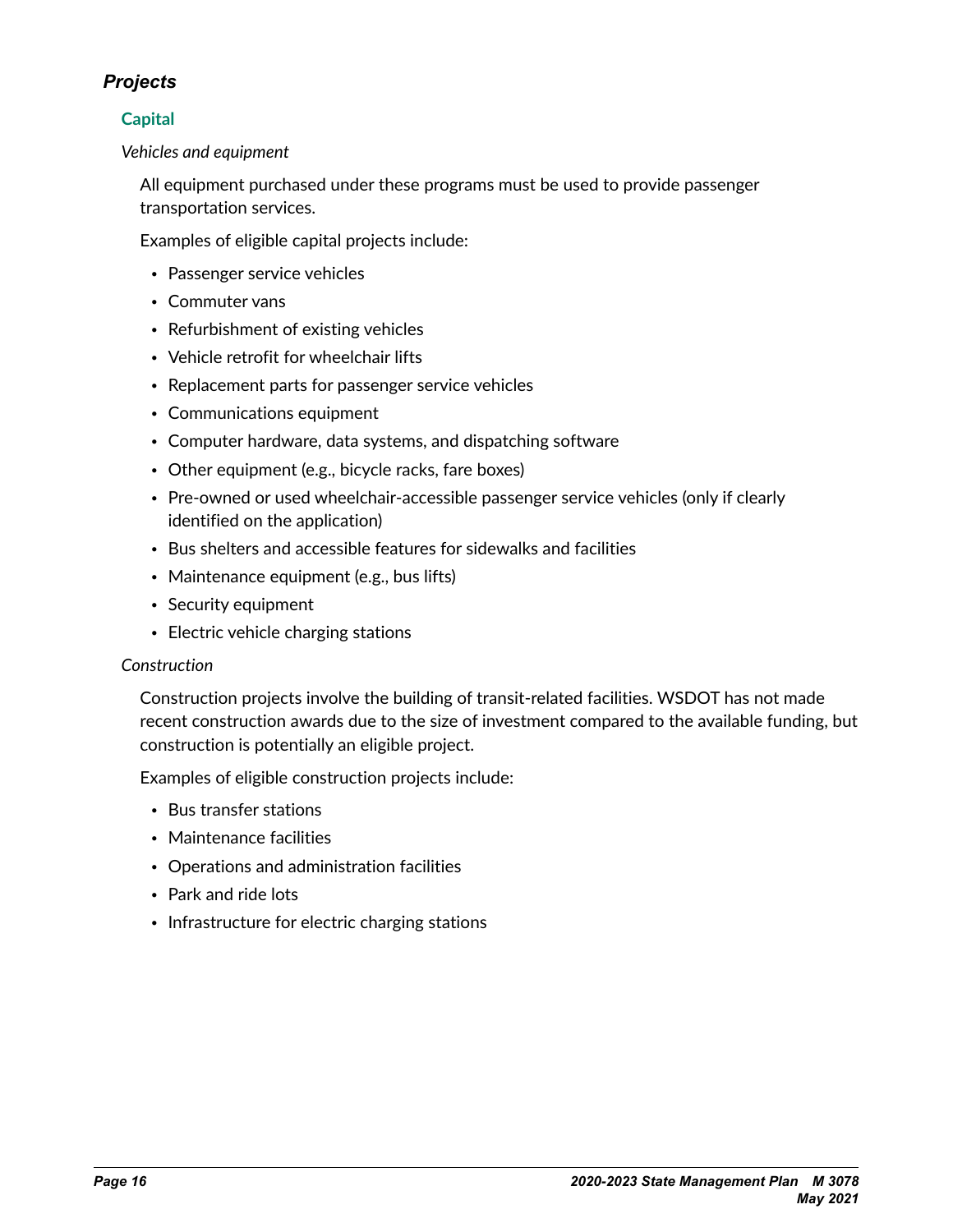#### **Operating**

Operating assistance usually consists of activities and services that the grantee directly provides or purchases.

Examples of eligible operating activities include:

- Operating assistance for rural public transportation services.
- Operating assistance for paratransit/special needs transportation services within or beyond ADA requirements.
- Rural feeder bus service for the intercity bus network.
- Operating assistance for transportation to and from jobs and employment support services.

*Note:* In response to the COVID-19 pandemic, WSDOT determined that public transportation providers that receive federal funds to support operations may provide the following services to homebound people:

- Meal, food bank, and grocery delivery.
- Prescription drop-off and pickup.

FTA allows expenses related to these activities as long as their provision does not decrease the amount of public transportation service providers are providing.

Eligible agencies include transit agencies and private nonprofit organizations that provide access and mobility to people with disabilities, seniors, people with low incomes, and others who have difficulty transporting themselves.

This flexibility will assist seniors and people with disabilities that depend on lifeline services. Because the COVID-19 pandemic forced many public transportation providers to reduce service, they may use these activities to continue serving their customers and provide work for their employees. WSDOT will monitor the success of these activities and determine whether to continue them once normal operations of public transportation providers resume.

#### **Purchase of service**

WSDOT utilizes purchase of service agreements when the agency is the grant recipient and directly contracts with transportation service providers to provide eligible public transportation services as determined by the federal funding source.

Examples of eligible purchase of service activities include:

- WSDOT conducts a request for proposal (RFP) process and awards contracts to provide intercity feeder service to support a statewide intercity transportation network under Section 5311(f).
- WSDOT may consider purchase of service agreements when sufficient Section 5310 funding is available, there is a recognized need, and/or WSDOT decides to fund specific demonstration projects for the elderly and/or persons with disabilities.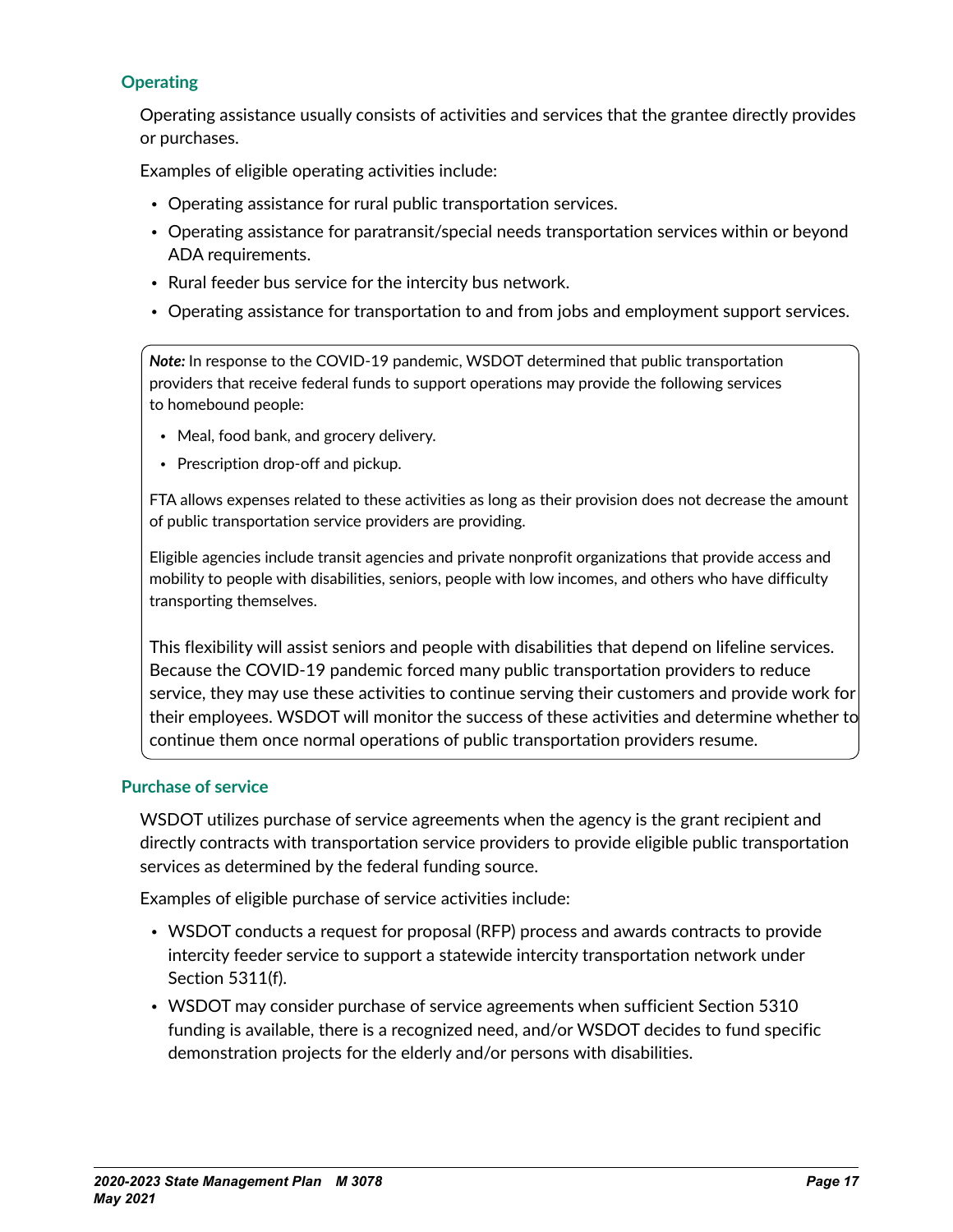#### <span id="page-17-0"></span>**Mobility management**

Mobility management projects fosters coordination among existing transportation providers and expands the availability of services.

Examples of eligible mobility management activities include:

- Promoting, enhancing, and facilitating access to transportation services.
- Supporting short-term management activities to plan and implement coordinated services.
- Supporting coordination policy bodies or councils.
- Operating transportation brokerages to coordinate providers, funding agencies, and customers.
- Providing coordinated services such as navigator systems, individualized travel training, and trip planning.
- Developing and operating one-stop transportation traveler call centers.
- Planning to acquire intelligent transportation technologies to coordinate systems such as vehicle scheduling, smart card systems, geographic information system mapping, global positioning systems, integrated information- telecommunications technology, and dispatching systems.

#### **Planning**

Examples of eligible planning activities include developing:

- Local or regional marketing plans for special needs or rural public transportation
- Local or regional coordination plans
- Agency financial and operating plans
- Comprehensive transportation plans
- Public transportation feasibility plans

## *Local and state share funding requirements*

For all grant programs, WSDOT requires grantees to obligate at least 5 percent local match upon application for a new project, and at least 10 percent for a preexisting project. In some circumstances, WSDOT supplements projects with state Special Needs and Rural Mobility grant programs funds.

Below are the specific local and state share funding requirements for projects that receive funding through the federal programs administered by WSDOT.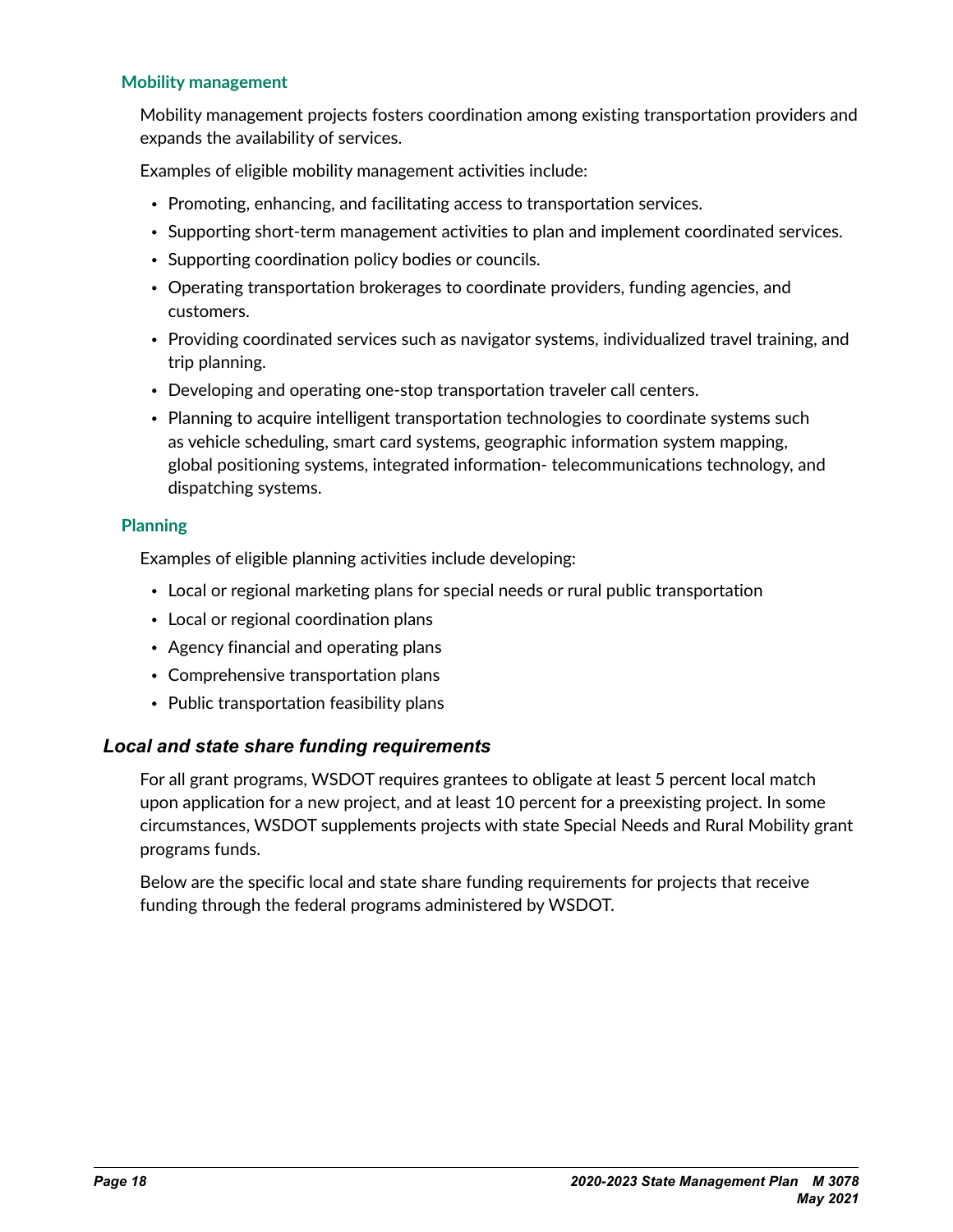### **Capital projects**

The required local and/or state share for capital assistance is 20 percent of eligible expenses. Grantees may meet this requirement using a combination of local funds and eligible state funds. Additional local, state, and/or federal funds may supplement the project, depending on availability.

WSDOT permits a local share greater than 20 percent if the total eligible capital expenses exceed the amount budgeted.

Restrictions on the local share of the project costs include:

- Grantees cannot derive the local share from U.S. Department of Transportation federal funds.
- The funding source may not put use restrictions on the equipment.
- The funding source must not affect the legal ownership of the equipment.

#### **Operating projects**

The local and/or state share for operating assistance is 50 percent of the net eligible expenses (gross expenses less fares and/or donations). Grantees may meet this requirement by using a combination of local funds and eligible state funds. Based on availability, WSDOT may supplement the project with additional local, state, or federal funds if the total net eligible expenses exceed the budget.

The source of the local share for operating assistance must comply with the Federal Transit Act and amendments, which permits the use of federal funds received from a state social service agency such as Medicaid and Title IIIB. WSDOT allows in-kind match with preapproval.

#### **Purchase of service, mobility management and planning projects**

The required local and/or state share for purchase of service, mobility management and planning assistance is 20 percent of eligible expenses. If these efforts are funded as an operating project, they may require a 50 percent match. Grantees may meet this requirement by using a combination of local funds and eligible state funds. Based on availability, WSDOT may supplement the project with additional local, state, or federal funds if the total net eligible expenses exceed the budget. WSDOT allows in-kind match with preapproval.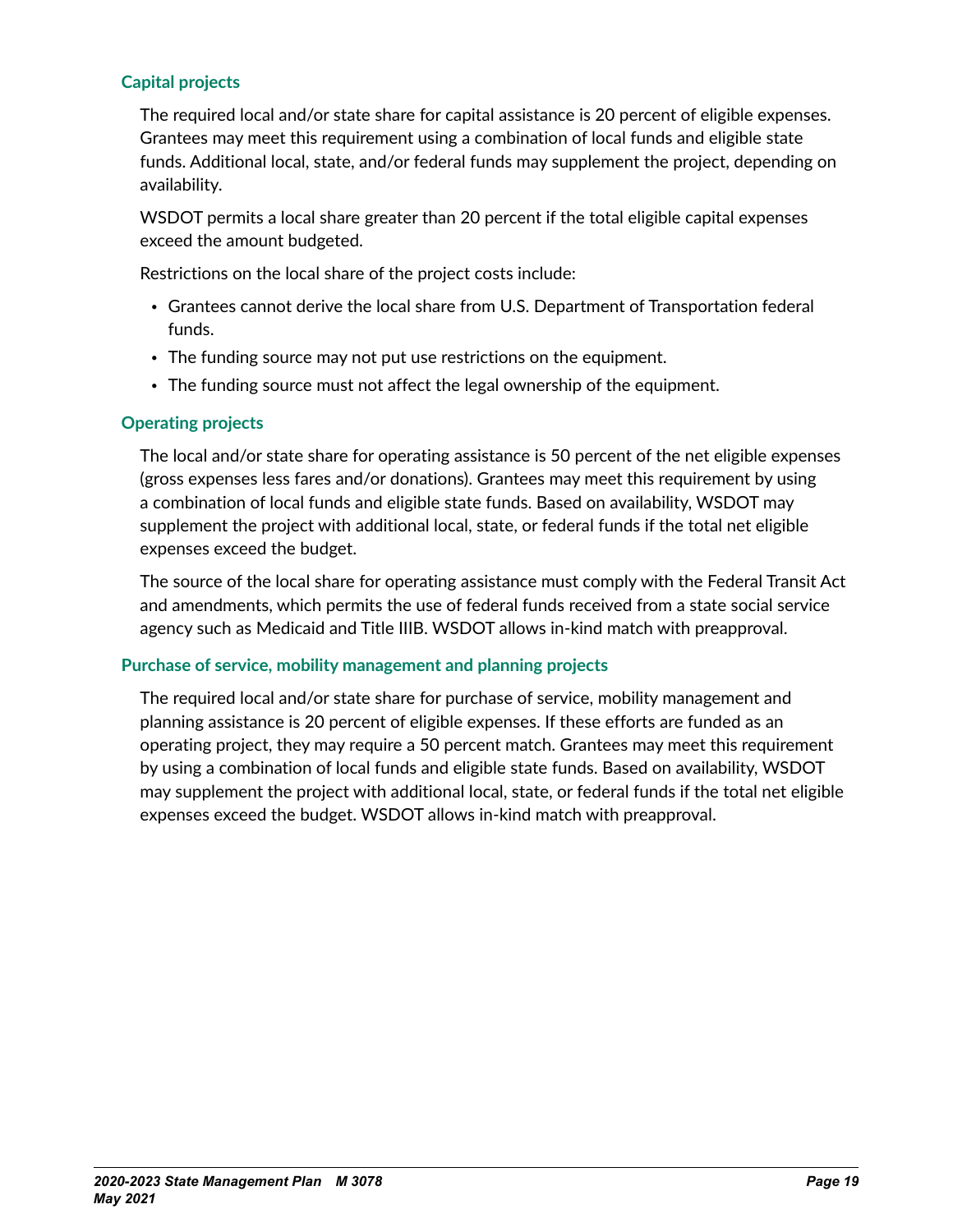## <span id="page-19-0"></span>*Method of distributing funds and program development process*

#### **Application cycle**

WSDOT distributes federal program funds through a consolidated application process.

The consolidated application process coincides with the state biennial cycle. WSDOT makes applications available in the late summer to early fall of even years. Grant contracts resulting from the application process cover 24-month and 48-month periods that begin in July of the following year.

The benefits of the consolidated application process include:

- Alignment of federal and state grant applications on the same cycle, maximizing the ability of state funds to match federal projects.
- Single, combined call for projects.
- Minimization of paperwork for applicants.
- Single application process for state and federal public transportation funding.
- Guarantee of two years of operating assistance to grantees and four years of operating assistance for grantees that demonstrate consistent need.
- Flexibility for the state to select the funding sources used for specific projects that meet the highest prioritized unmet needs.
- Produces a list of public transportation needs for the state Legislature during the budget cycle.

WSDOT developed the consolidated application process with representatives from:

- Washington State Transit Association
- Community Transportation Association of the Northwest
- State Senate and House Transportation Committee staff

#### **Application method**

Each biennium, WSDOT establishes evaluation teams that review applications and make recommendations to WSDOT regarding project priorities.

WSDOT works with the following agencies and organizations for potential representation on evaluation teams:

- Washington State Department of Commerce
- Washington State Association of Counties or Association of Washington Cities
- Community Transportation Association of the Northwest
- State or regional aging programs (e.g., area agency on aging, Aging and Disability Services Administration)
- State or regional representative from a Medicaid transportation program
- RTPOs/MPOs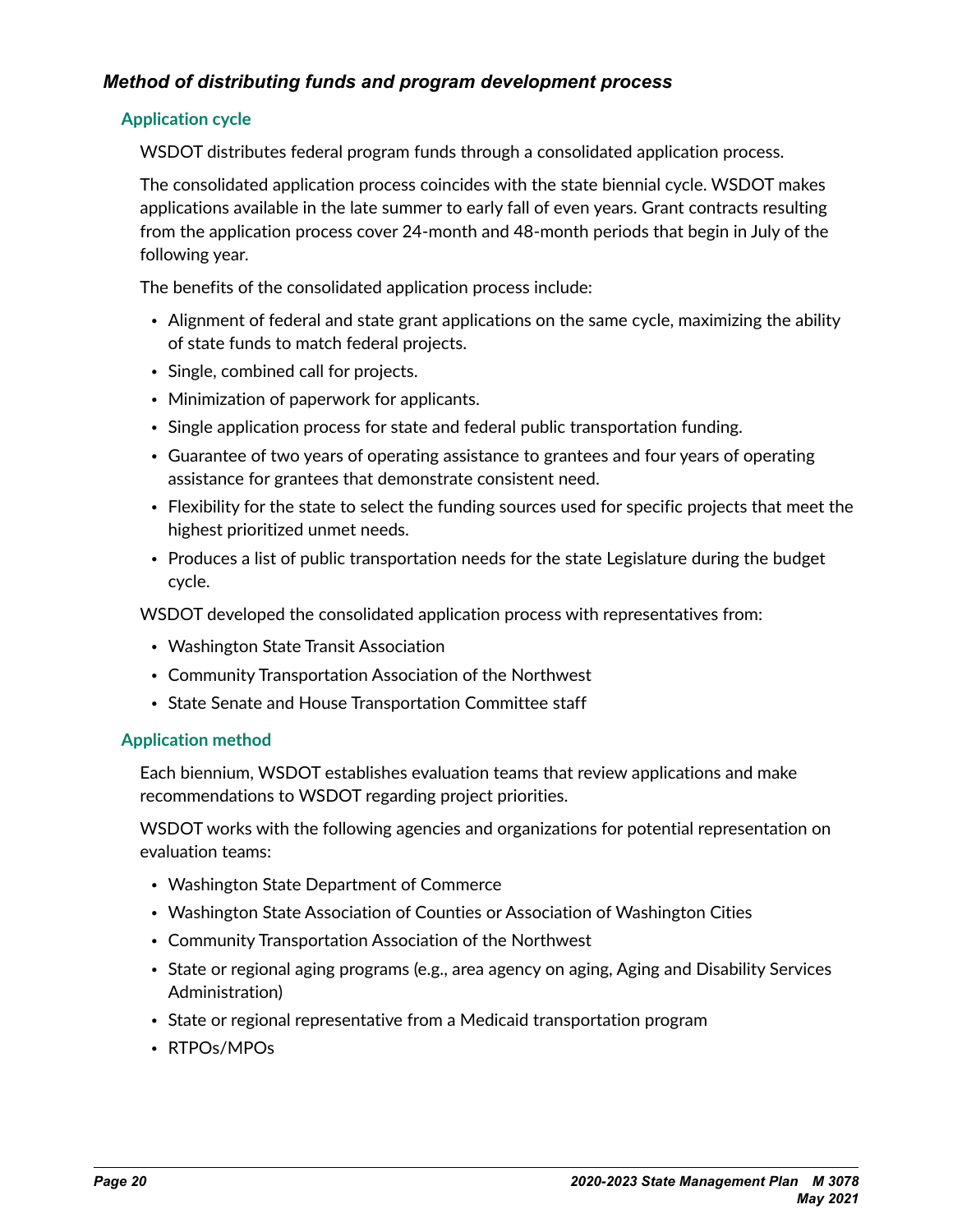- Washington State Transit Association
- Governor's Office of Indian Affairs or an individual representing tribal governments
- Community action councils
- Washington Utilities and Transportation Commission
- Rider advocates
- Contracted reviewers with transportation experience

Potential grantees use a single grant application form, regardless of the type of funding they intend to use for the project.

Application forms are available in electronic format on WSDOT's website. If organizations are unable to access the website, WSDOT will forward an electronic copy upon request.

WSDOT provides a written explanation of the application questions and a complete description of the evaluation process in the application itself. WSDOT's Public Transportation Division also offers technical assistance in grant writing. To avoid conflict of interest, WSDOT staff not involved with the evaluation of grant applications provide such technical assistance.

During the application period, WSDOT conducts training workshops and develops instructional videos to explain program requirements, the application process, and project selection to potential applicants. These workshops are beneficial in coordinating public transportation providers in the same geographical area.

#### **Application evaluation criteria**

WSDOT establishes the criteria used by evaluation team members. Team members receive the criteria and evaluation materials simultaneously.

WSDOT also distributes the criteria to all potential applicants.

Team members score all applications on the following components:

- **1. Project component**
	- Does the project establish, preserve, or improve public transportation services in a community?
	- Does the project address a recognized need in the community?
	- Does the applicant report the leveraging of funds from other sources to support the implementation of the project?
	- Does the project reflect a community process of coordination and input?
	- Does the project appear to be feasible as described?
	- Does the project connect with other systems or modes?
	- Does the project help the state maintain the number of vehicles that are within their minimum useful life?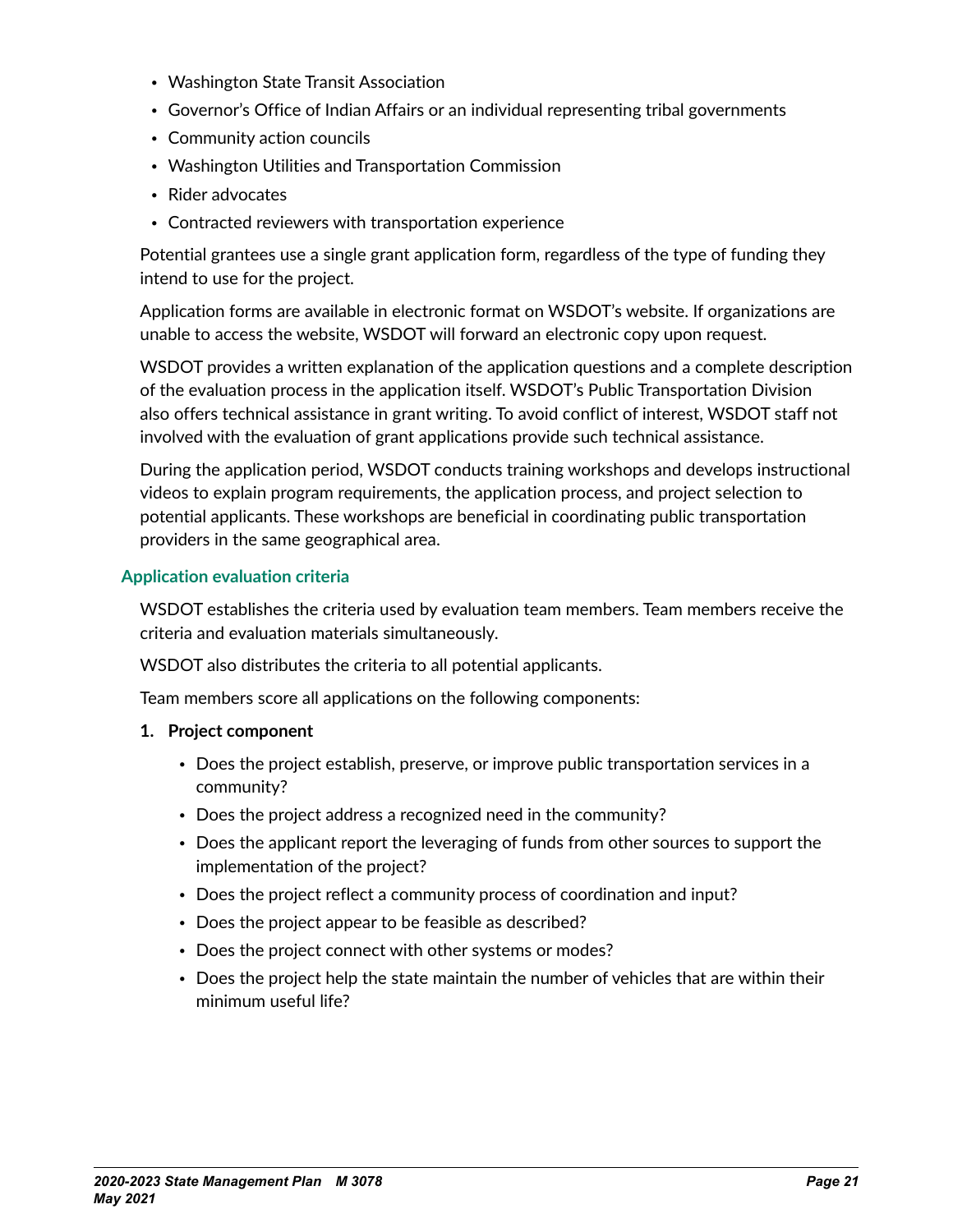#### **2. Applicant component**

- Does the applicant report sufficient experience in managing transportation projects to provide assurance of success?
- Does the applicant report sufficient experience in managing previous grant awards?
- Does the applicant report sufficient financial capability and resources to implement and successfully carry out the project?
- Does the applicant report a long-term commitment to the project to continue the effort beyond the availability of the requested grant resources?
- Does the applicant risk warrant award of federal or state funds?

#### **3. Performance component**

- Does the project describe community benefits resulting from the grant?
- Does the project define the performance measures to be used in determining the success of the project?
- Does the project describe an active effort aimed at improving efficiency and effectiveness?

#### **Applicant outreach**

To comply with Title VI requirements, WSDOT implements a four-step process for outreach to people with limited English proficiency, minority, and low-income populations.

- **1. Planning** WSDOT provides resources to the local planning organizations that are responsible for developing and updating their Coordinated Public Transit-Human Services Transportation Plans. In the scope of work for these planning contracts, WSDOT includes a requirement to conduct outreach to limited English proficiency, minority, and low-income populations.
- **2. Project proposals** During the call for projects, WSDOT's Public Transportation Division works with the agency's Office of Equal Opportunity to review incoming projects to ensure adequate consideration of limited English proficiency, minority, and low-income populations.
- **3. Grant awards** As mentioned previously, WSDOT's Office of Equal Opportunity is part of the application review team, providing input into the final ranking of projects. WSDOT compares the complete final project list to statewide demographics to ensure adequate consideration of project awards to provide services to limited English proficiency, minority, and low-income populations.
- **4. Project implementation** WSDOT instructs grantees to conduct outreach and report their outreach activities on a quarterly basis. WSDOT staff provide guidance to grantees through technical assistance, site visits at least once every biennium (actual frequency depends on risk assessment of the grantee), grant management training, and the Consolidated Grant Guidebook.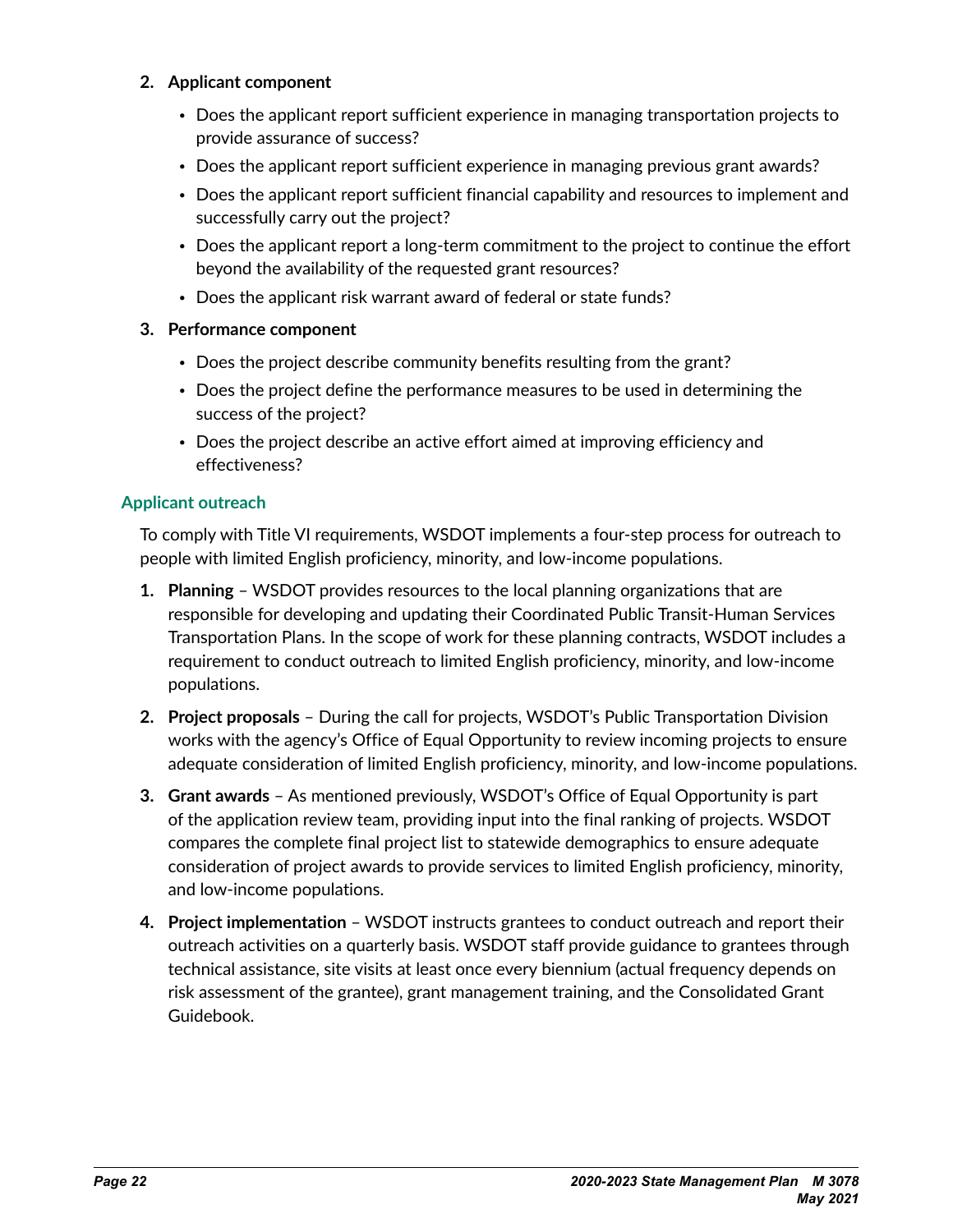#### **Application rating process**

WSDOT provides the evaluation team members with copies of project applications, evaluation instructions, materials, and evaluation criteria. WSDOT establishes a date for the completion of the rating process.

WSDOT evaluators use a paired-comparison (also known as forced-pairs) method of evaluation.

WSDOT instructs evaluators to compare Project 1 to Project 2. The evaluator chooses the best proposal based on the evaluation criteria and circles the corresponding number on a grid. Evaluators then compare Project 1 to Project 3 and so on, repeating this step with each project until they have compared all assigned projects.

WSDOT creates a list of ranked projects based on the number of times evaluators select each project in paired-comparison. WSDOT then reassembles the evaluation teams to discuss the merits of each proposal and the evaluators' individual evaluations. The result of these discussions is consent on a prioritized list of projects for recommendation to WSDOT. Projects may receive a maximum 100 points from this portion of the process.

WSDOT then adds project points from the paired-comparison to the points projects receive through the regional scoring process described in Coordinated Public Transit-Human Services Plans. WSDOT reviews, revises as necessary, and approves the final prioritized list established by this step.

After the preceding step, WSDOT reviews the successful projects in the final prioritized list to determine the most appropriate funding source for projects. WSDOT makes final awards after the governor signs the state transportation budget, and FTA notifies WSDOT of the allocation amount for the FTA programs.

WSDOT reserves the right to award FTA funds to priority projects outside the competitive process. WSDOT may also reduce funding for some projects based on evaluation team recommendations, their placement on the list of projects, and the available state and federal funds.

WSDOT develops a project budget based on the final prioritized list and notifies all applicants of the result of their application. WSDOT request successful applicants to submit the applicable certifications and assurances and to hold a public hearing, if required. After the successful applicants complete the required documentation, WSDOT submits the program of projects to FTA for funding.

WSDOT is planning to change its application rating process within the State Management Plan's horizon. If the agency makes such a change, it will update the State Management Plan and make the updated plan available for public review.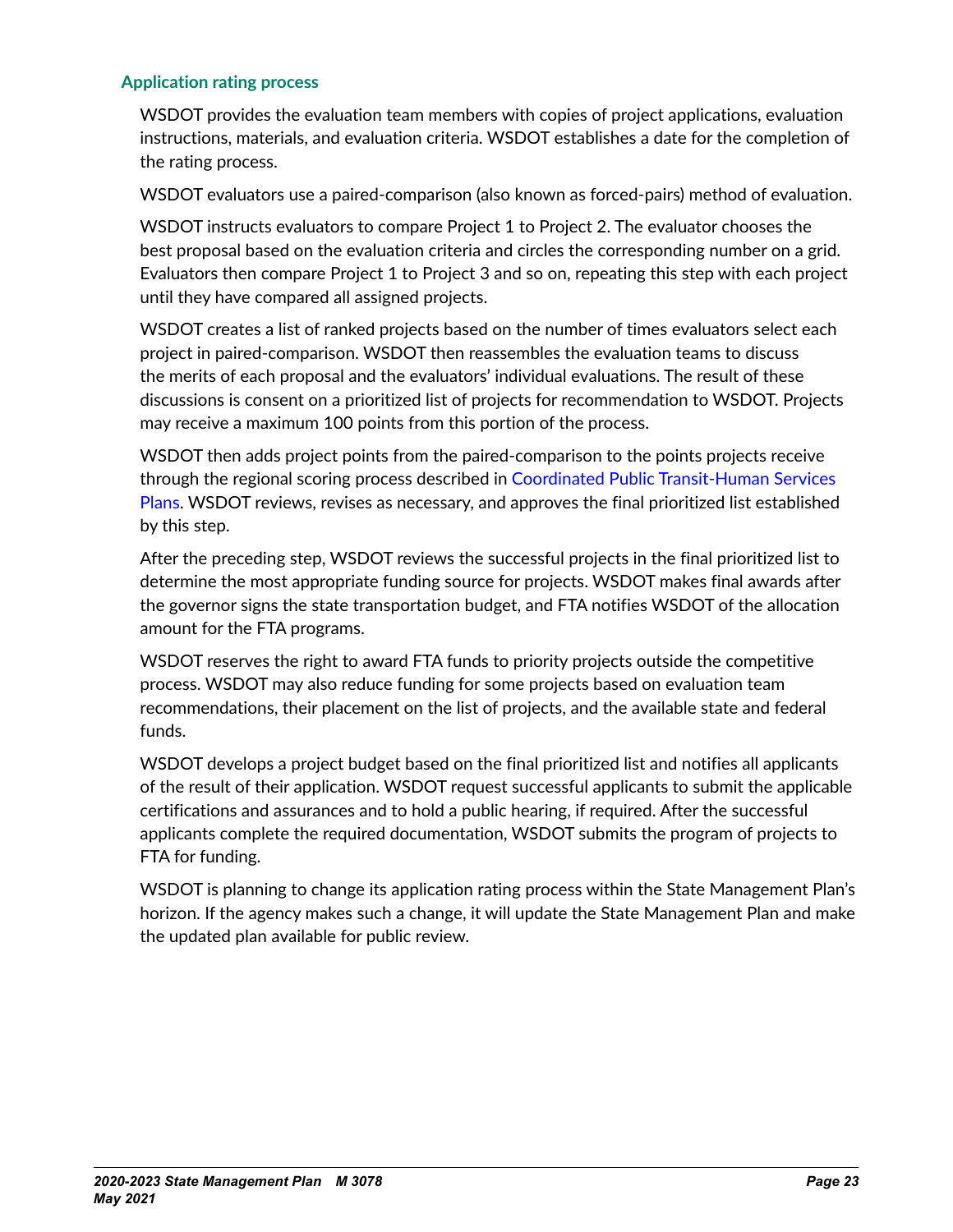#### **Equity of distribution**

WSDOT announces the availability of the Public Transportation Grant Application on the agency's Public Transportation Division website. Additionally, WSDOT makes an extensive distribution to all applicants from the prior grant cycles, as well as other agencies, associations, tribes, and individuals listed on a mailing list of interested parties maintained by the agency.

The paired-comparison evaluation method also accomplishes fair and equal treatment of all applicants.

As previously mentioned, WSDOT's Office of Equal Opportunity is part of the application review team and provides input into the final ranking of projects. WSDOT compares the final project list to the statewide demographics to ensure adequate consideration of project awards that serve limited English proficiency, minority, and low-income areas. WSDOT documents and reviews disparities for consistency with federal and state rules and regulations.

WSDOT coordinates with MPOs for projects in designated transportation management areas of the state. For example, during the 2019-21 funding cycle WSDOT provided administration and oversight for 19 projects selected for funding by the Puget Sound Regional Council.

#### **Adjustment of awards and subsequent call for projects**

WSDOT may adjust grant awards based on grantee performance, needs, unforeseen external factors (e.g., partners withdrawing pledged match, partners no longer providing transportation service), and/or danger of lapsing program funds. In these adjustments, WSDOT will not increase any project's budget by more than 20 percent, and will ensure the project maintains statutory match levels.

If WSDOT does not award all available funds through the competitive process or if actual project expenses are below budget and creating a potential of unspent funds, WSDOT may conduct a call for smaller projects within the federal funding cycle. If this occurs, WSDOT will review and award funds based on appropriate criteria.

#### **Public participation**

Federal law requires that the public be involved in the transportation planning process. Private providers also must have an opportunity to be involved in the development of transportation plans and programs. WSDOT meets these requirements through involvement in the Grant Program Advisory Committee, grant evaluation teams, and participation in planning processes such as the Washington State Intercity Bus Plan and the regional Coordinated Public Transit-Human Services Transportation Plans.

Additionally, WSDOT requires potential capital grantees to hold a public hearing if their project will substantially affect a community or the public transportation services of a community. These grantees sign the public hearing certification prior to contract signature by WSDOT.

#### **Distribution of funds during an emergency**

In the event of a federal or state emergency declaration, WSDOT may forego a competitive application process for distribution of federal program funds.

In such an event, WSDOT may use a formula process for distribution of the funds and forgo local match requirements. Grantees must use the funds specifically for meeting public transportation needs during the emergency.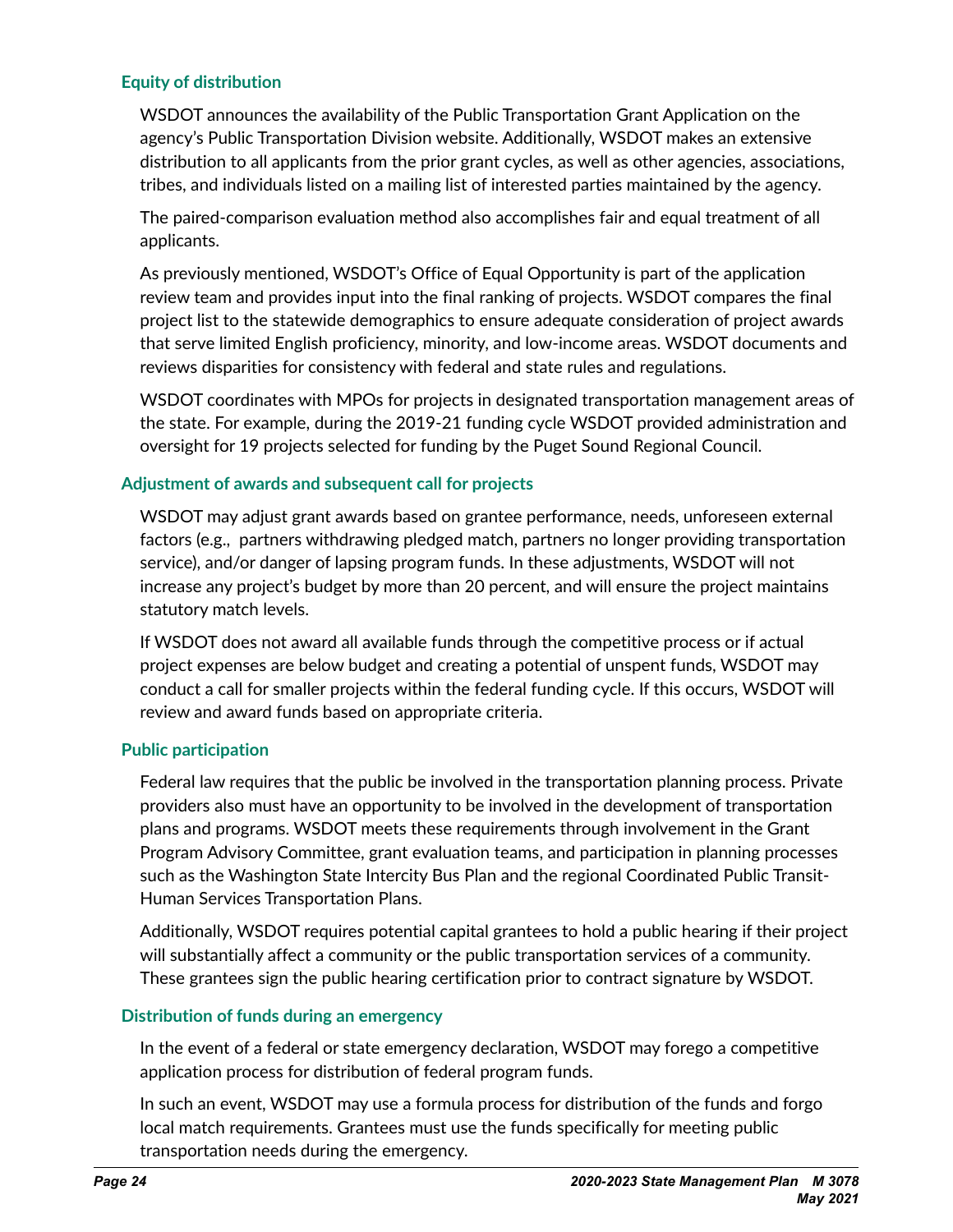## <span id="page-24-0"></span>*Section 5311(f) – Intercity Bus Program*

Section 5311(f) Program goals include:

Implement meaningful scheduled transport connections between rural and urban areas with the national intercity transportation network.

- Support operating services to meet the intercity travel needs of residents in rural and small urban areas.
- Sustain the infrastructure of the state's intercity bus network through capital investments in facilities, vehicles, equipment, planning, and marketing.
- Plan the development and implement the enhancement and preservation of essential intercity bus services on deficient corridors.
- Support a network of intercity bus services and meaningful scheduled connections within a national system.
- Encourage the incorporation of new intercity services with inter-line ticketing capabilities.
- Identify a variety of funding strategies.

WSDOT sets aside 15 percent of its annual Section 5311 program funding for intercity bus purposes.

WSDOT's 2007 Washington State Intercity Bus Plan identifies a statewide intercity public transportation network of places connected by corridors and linked by intermodal facilities, referred to as network corridors. The plan defines standards for service and facilities on the network.

The plan recommends an alternative method to the current consolidated application process for selecting service providers. This method involves assessment, planning, and implementation.

WSDOT developed the plan with the cooperation of intercity carriers, human service providers, transit agencies, local governments, regional transportation planning organizations, the Washington State Utilities and Transportation Commission, FTA, and local citizens groups to address intercity bus needs. The intercity network plan:

- Reviewed the current and potential funding requirements.
- Looked at statewide intercity needs and deficiencies in service and facilities.
- Discussed various barriers and challenges to intercity transportation.
- Made recommendations on the program's purpose, goals, eligibility, and evaluation criteria.

WSDOT is currently in the process of updating the 2007 plan.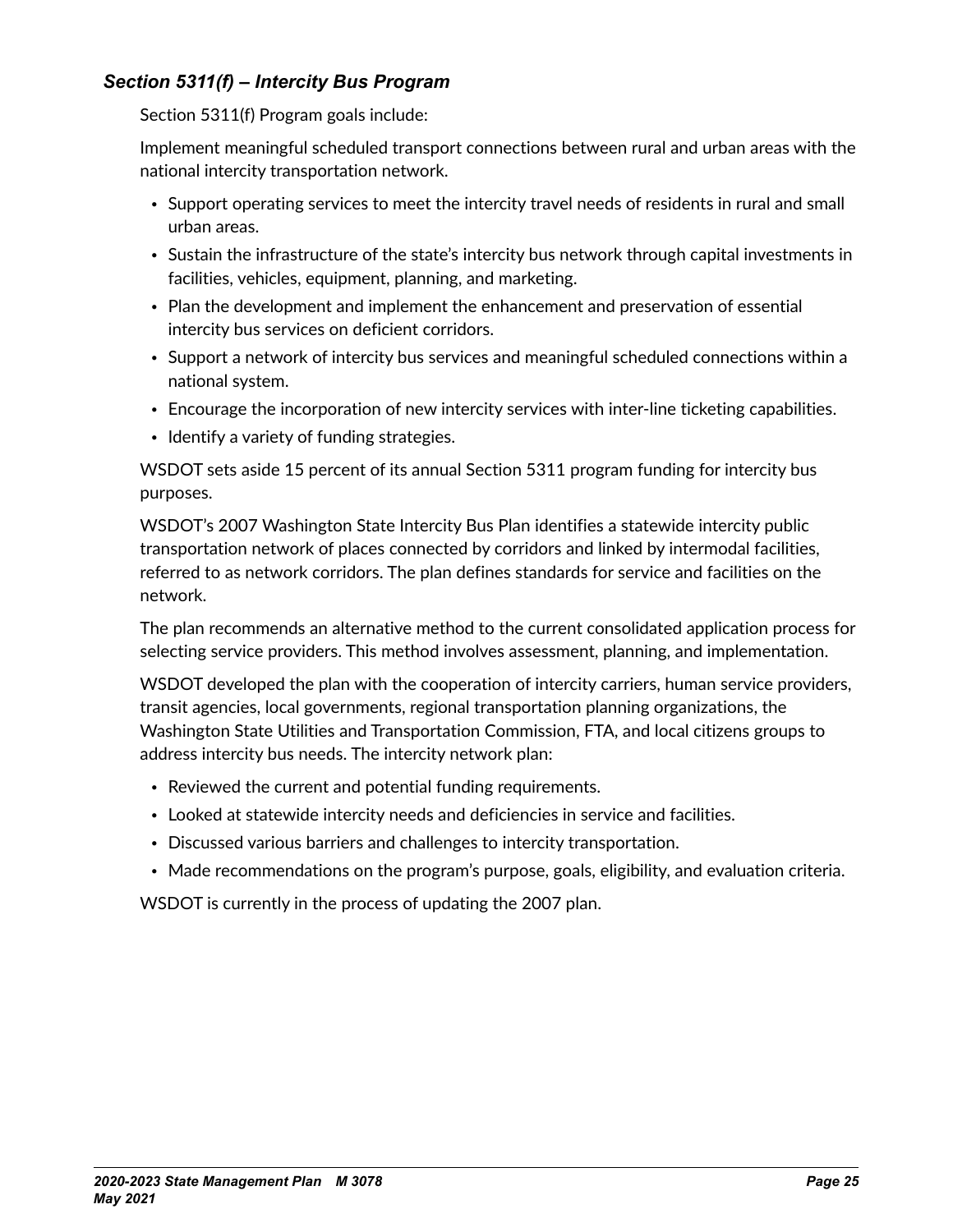#### **Assessment**

FTA permits funding for planning under Section 5311(f) with up to 80 percent federal match. Planning may involve an annual consultation and network plan update, as well as a statewide intercity bus plan update.

To conduct the annual consultation process, WSDOT staff contact intercity providers and analyze their current service to determine if they are meeting intercity needs. WSDOT consults intercity providers regarding the long- and short-term needs of the intercity network and their assessment of meeting those needs.

To identify intercity bus needs statewide, WSDOT conducts outreach to various stakeholders through the Coordinated Public Transit-Human Services Transportation planning process and regional planning organization meetings. The planning phase includes a consultation process before WSDOT distributes funds.

#### **Planning**

In 2007, WSDOT conducted a study of rural intercity transportation needs in response to Greyhound's reduction of rural bus services to 22 rural communities. Based on the study's recommendations, WSDOT established [Travel Washington](https://www.wsdot.wa.gov/transit/intercity), the state's intercity bus program.

Travel Washington planned and implemented rural intercity bus routes in key corridors throughout the state. Travel Washington continues to assess the need in deficient corridors to enhance intercity bus service to rural communities in an effort to provide access and mobility to the national network.

As mentioned previously, WSDOT has implemented planning efforts to update the 2007 plan in collaboration with rural human service transportation providers, private intercity bus providers, local rural transit agencies, regional transit planning organizations, local transit planning organizations, and local governments. The planning effort includes the use of Geographic Information System data, Census data, and modelling using Transportation Research Board tools to geographically map populations, and identify and assess other underserved corridors in the state. The planning effort is also evaluating interstate connectivity to assess needs in corridors where travel patterns occur and service gaps may exist.

#### **Implementation**

WSDOT uses a RFP process for intercity bus program service, which is different from the consolidated application process.

WSDOT advertises for the needed intercity bus service and contracts with a third-party provider after an open bidding process. This process ensures that WSDOT supports the most needed services, while selecting the most qualified candidates to provide service on a particular route.

WSDOT ensures the fair selection of a service provider by screening RFP applications in a committee of qualified professionals including WSDOT regional staff, as well as private and nonprofit transportation representatives.

Contracts from the RFP process are typically for two years, with the option for an additional two years.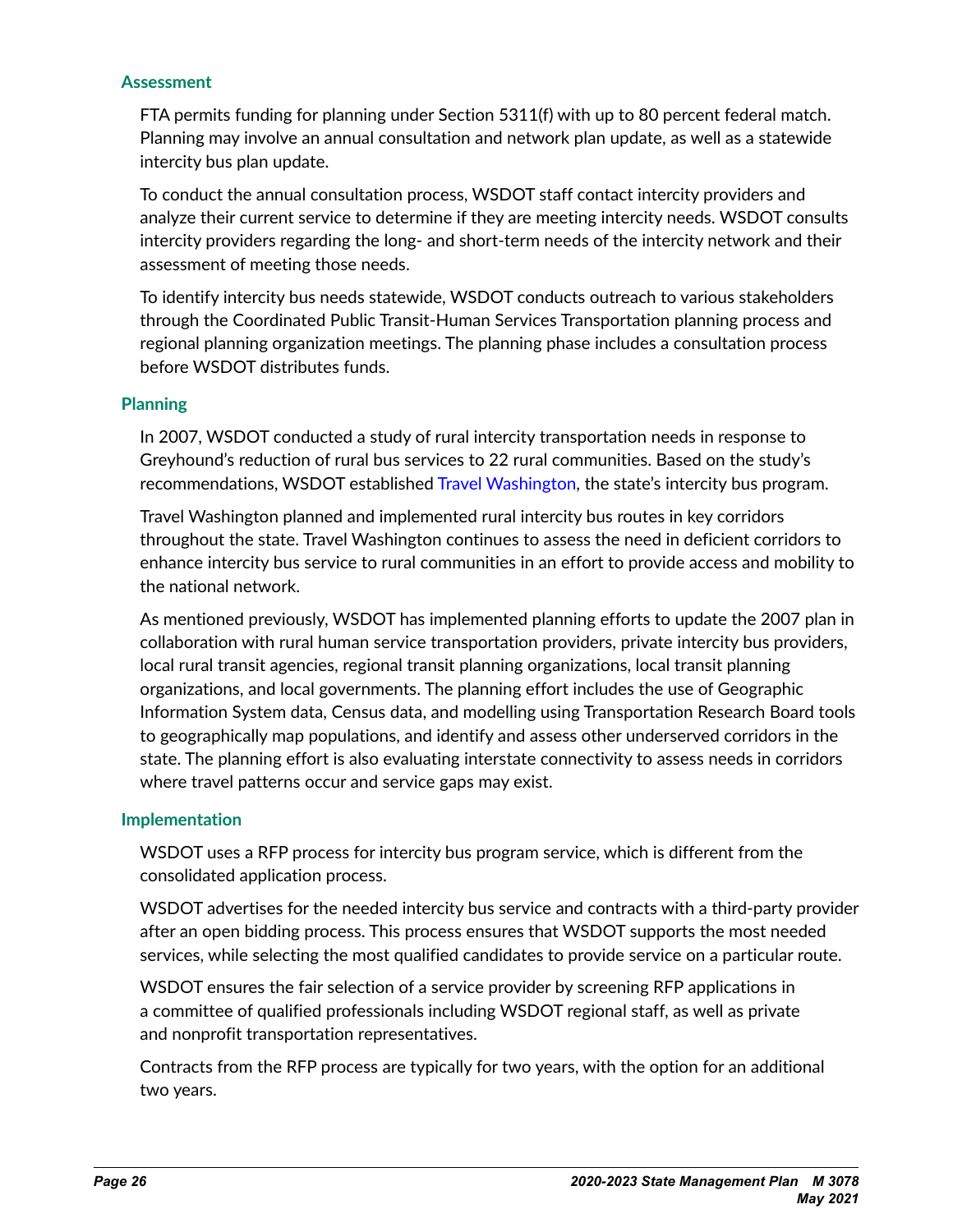#### **Eligible grantees**

The following entities are eligible to participate in the intercity bus program RFP process:

- Private for-profit organizations
- Public transportation agencies
- Tribal governments
- Nonprofit organizations
- Local governmental agencies (i.e., cities, counties, special districts)

#### **Eligible projects**

Intercity bus program projects must serve people residing in rural and small urban communities.

WSDOT reimburses all organizations for eligible expenses during the project period. Eligible activities include:

- Planning
- Marketing
- Capital vehicle and equipment purchases
- Operating assistance for intercity and feeder services

See the following sections for eligible projects.

#### *Capital*

Capital assistance consists of up to 80 percent federal contribution toward eligible capital purchases. WSDOT requires a 20 percent local and/or state match for all projects.

Eligible projects include:

- Purchase of new ADA-accessible, lift-equipped buses
- Vehicle refurbishment
- Vehicle retrofit for wheelchair lifts
- Purchase of computer hardware and data systems
- Purchase of communication equipment
- Construction of passenger shelters
- Modifications to transit facilities

#### *Operating*

New and existing intercity bus services must be located on deficient corridors and connect rural communities to small urban or urban areas. WSDOT identifies corridors through the intercity bus program planning process. The corridors are eligible under the 5311(f) Program.

For matching purposes, Washington state's intercity bus program uses up to 50 percent of the capital costs of non-subsidized connecting intercity carriers. These services link rural communities and urban centers along corridors provided by fixed route intercity bus services. WSDOT may determine that minor route deviated service along the corridor may is eligible on a case-by-case basis. Feeder bus services that are fixed-route, route-deviated, and/or demand response must make meaningful scheduled connections to intercity providers on the state's intercity public transportation network.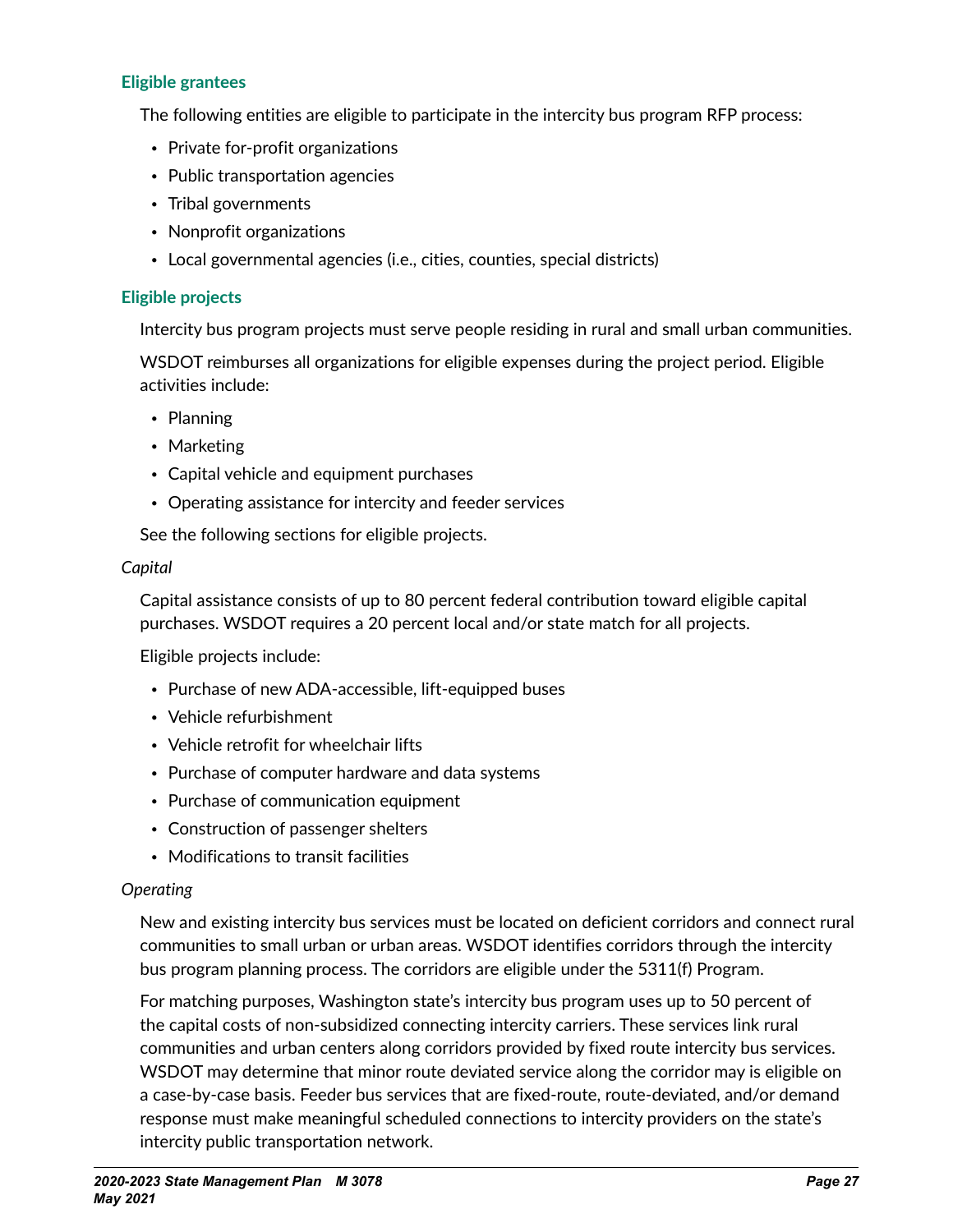<span id="page-27-0"></span>Generally, intercity bus services must:

- Be fixed route and fixed schedule.
- Feature inter-line ticketing capabilities.
- Have the ability to carry luggage, bicycles and bus package express.
- Operate at least five days per week.
- Provide meaningful scheduled connections to the national intercity network.
- Be ADA-accessible.

# *Section 5311(b)(3) – Rural Transportation Assistance Program*

WSDOT administers Section 5311(b)(3) program funding directly to assist in the design and implementation of training and technical assistance projects, as well as other support services tailored to meet the specific needs of transit operators in non-urbanized areas and providers of special needs transportation.

WSDOT Public Transportation Division staff administer the Rural Transportation Assistance Program and establish the biennial activities and priorities for each of the assistance categories through consultation with rural and specialized transportation providers. WSDOT staff perform consultation during the development and review of training programs, scholarship programs, and technical support. Providers receive representation at the National Rural Transportation Assistance Program through membership on the advisory board and through the state Rural Transportation Assistance Program manager at WSDOT.

## **Training**

WSDOT uses a combination of contracted and in-house trainings, as well as virtual tools and peer sharing events, to ensure subrecipient compliance and development. Collaborators include:

- National Rural Transit Assistance Program
- Washington State Transit Insurance Pool
- Community Transportation Association of the Northwest
- Washington State Transit Association

WSDOT seeks input from various organizations to identify training needs for the current or next grant cycle. The Washington State Transit Association, Community Transit Association of the Northwest and Washington State Transit Insurance Pool survey their customers at least once per biennium to collect information, such as satisfaction with trainings provided, unmet training needs, preferred delivery methods, and industry information to be shared with peers.

WSDOT issues a call for proposals on a biennial basis in order to contract out trainings, tools, and additional events. A volunteer selection of rural transportation providers evaluates the proposals. Compliance, safety, and risk management deliverables are the highest priority within project scoring. If extra funding is available WSDOT may conduct additional solicitations throughout the biennium.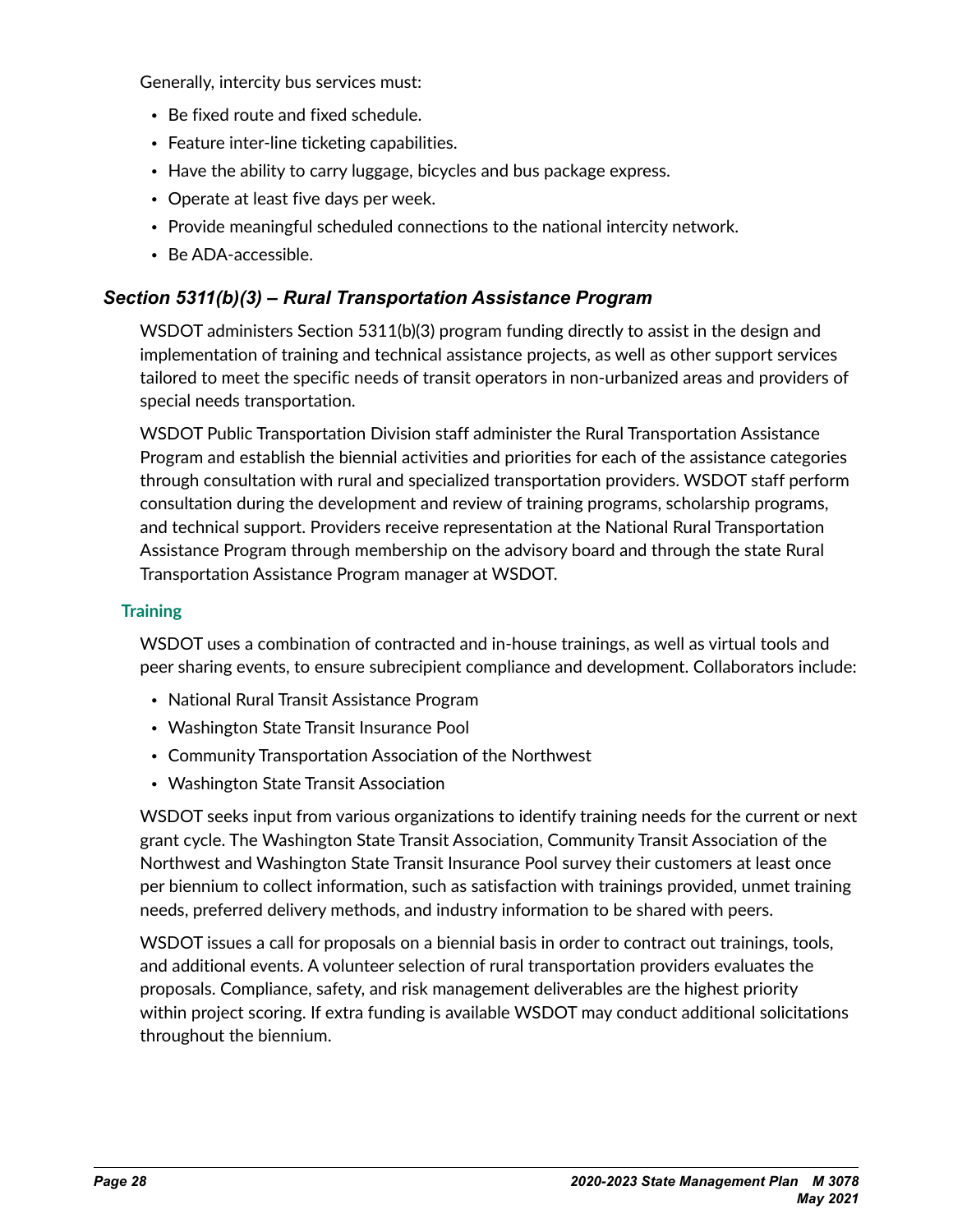#### **Scholarship program**

WSDOT provides training scholarships to employees and agents of rural or special needs transportation organizations. The scholarships cover a portion of the registration and travel expenses associated with attending training classes, conferences, or workshops.

WSDOT reimburses participants at 100 percent of the first \$600 of eligible costs and 50 percent of the remaining costs (\$601-\$1,400). A scholarship for a single employee may not exceed \$1,000.

Prospective participants must apply in advance for the scholarship and submit a post-training evaluation and expense worksheet upon completion of the event. A limit to the number of scholarships per agency per year may apply in order to ensure funding for the entire biennium.

#### **Technical assistance**

Through site visits, surveys, and analysis of quarterly reporting, WSDOT assesses the technical assistance needs of staff at transportation agencies. WSDOT facilitates the sharing of best practices, policy templates, and other tools so agencies may learn from one another and receive the optimal technical assistance with limited financial and labor resources.

WSDOT may use Rural Transportation Assistance Program funds to provide ad hoc technical assistance to public transportation providers, associations, and organizations representing rural public and specialized transportation agencies. Examples of ad hoc technical assistance include development of website capabilities, assessment panels, peer reviews, and attendance at transportation-related committee meetings.

#### **Peer review program**

WSDOT may use Rural Transportation Assistance Program funds to reimburse the costs of training, travel, and per diem expenses of professional experts providing peer-to-peer technical assistance.

At the request of a public transportation provider, WSDOT assembles a technical assistance team made up of the provider's peers to review the provider. The need of the requesting organization determines the scope of review.

#### **Washington State Public Transportation Conference**

WSDOT uses Rural Transportation Assistance Program funds to help pay costs for the annual statewide Public Transportation Conference, including fees for conference speakers presenting on rural and specialized transportation issues, administrative costs related to hosting the conference, and scholarships for conference participants.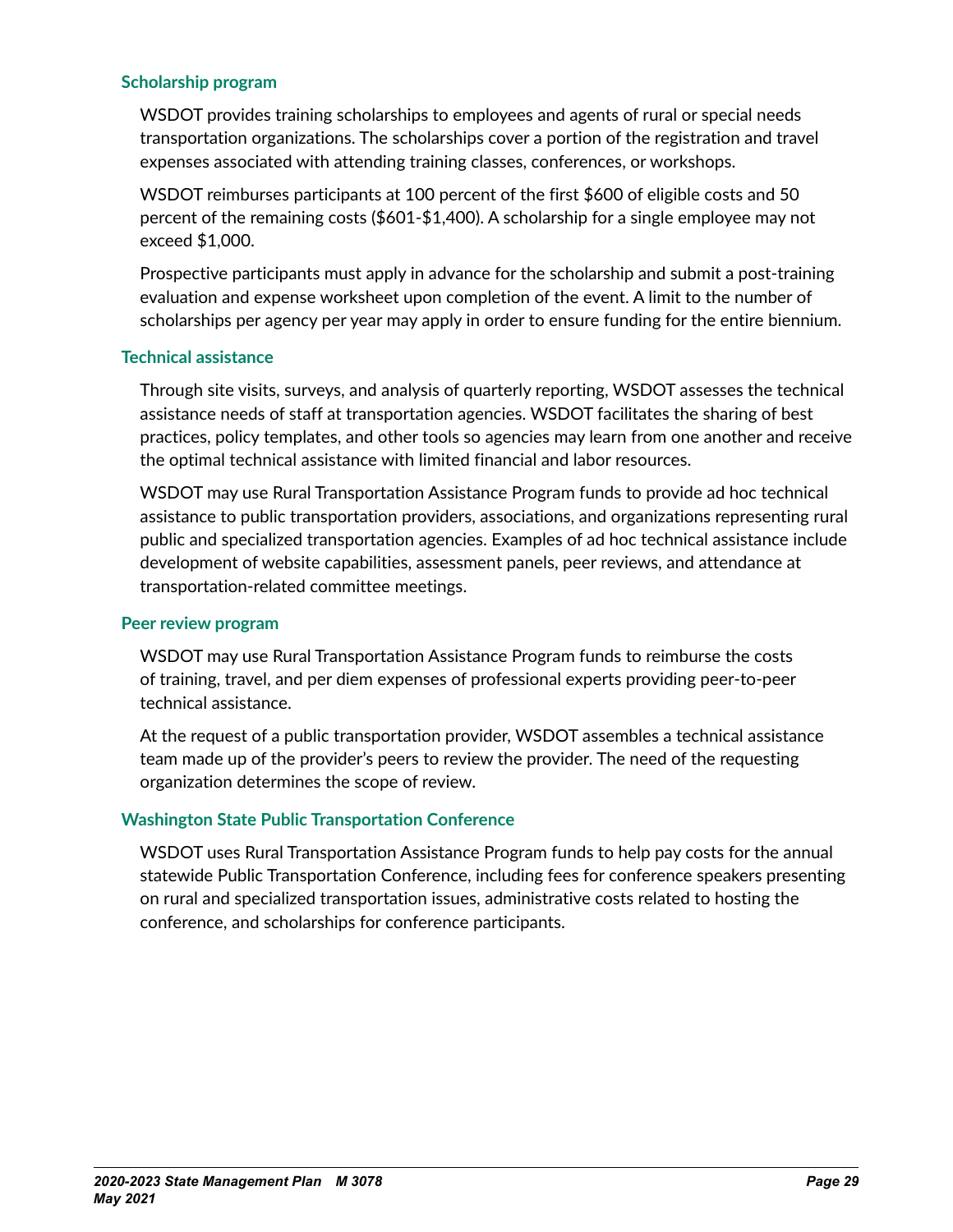## <span id="page-29-0"></span>*State administration and technical assistance*

FTA Circular 9040.1F permits WSDOT to retain up to 10 percent of the state's fiscal year apportionment of Section 5311 program funding for state administration, planning, and technical assistance. Additionally, FTA Circular 9070.1G permits WSDOT to retain up to 10 percent of the state's fiscal year apportionment of Section 5310 program funding for state administration, planning, and technical assistance.

WSDOT uses these funds for staff, travel, and support costs associated with managing the federal grant programs and providing technical assistance. Examples of these activities include:

- Developing and distributing the Public Transportation Grant Application to prospective applicants.
- Developing and distributing the Consolidated Grant Guidebook.
- Administering the biennial Grants Policy Advisory Committee and consolidated application evaluation team.
- Conducting site visits and desk reviews.
- Meeting with provider staff and applicants to clarify requirements.
- Obtaining and updating the required assurances and documentation.
- Assisting RTPOs/MPOs with their Coordinated Public Transit-Human Services Transportation planning process.
- Developing grant applications to FTA.
- Developing and monitoring grant agreements with grantees.
- Developing statewide procurement contracts for vehicles and equipment to assist grantees in meeting their procurement needs.
- Coordinating and overseeing grantees' capital procurement processes.
- Overseeing grantees' accounting procedures and records, including the requirements in the Consolidated Grant Guidebook.
- Reviewing grantee's drug and alcohol policies.
- Preparing required reports to FTA.
- Implementing the state's Rural Transit Assistance Program.
- Providing technical assistance and tutorials.
- Updating the State Management Plan.
- Advertisement and room rental costs for applicant workshops.
- Conducting a RFP for the Intercity Bus Program.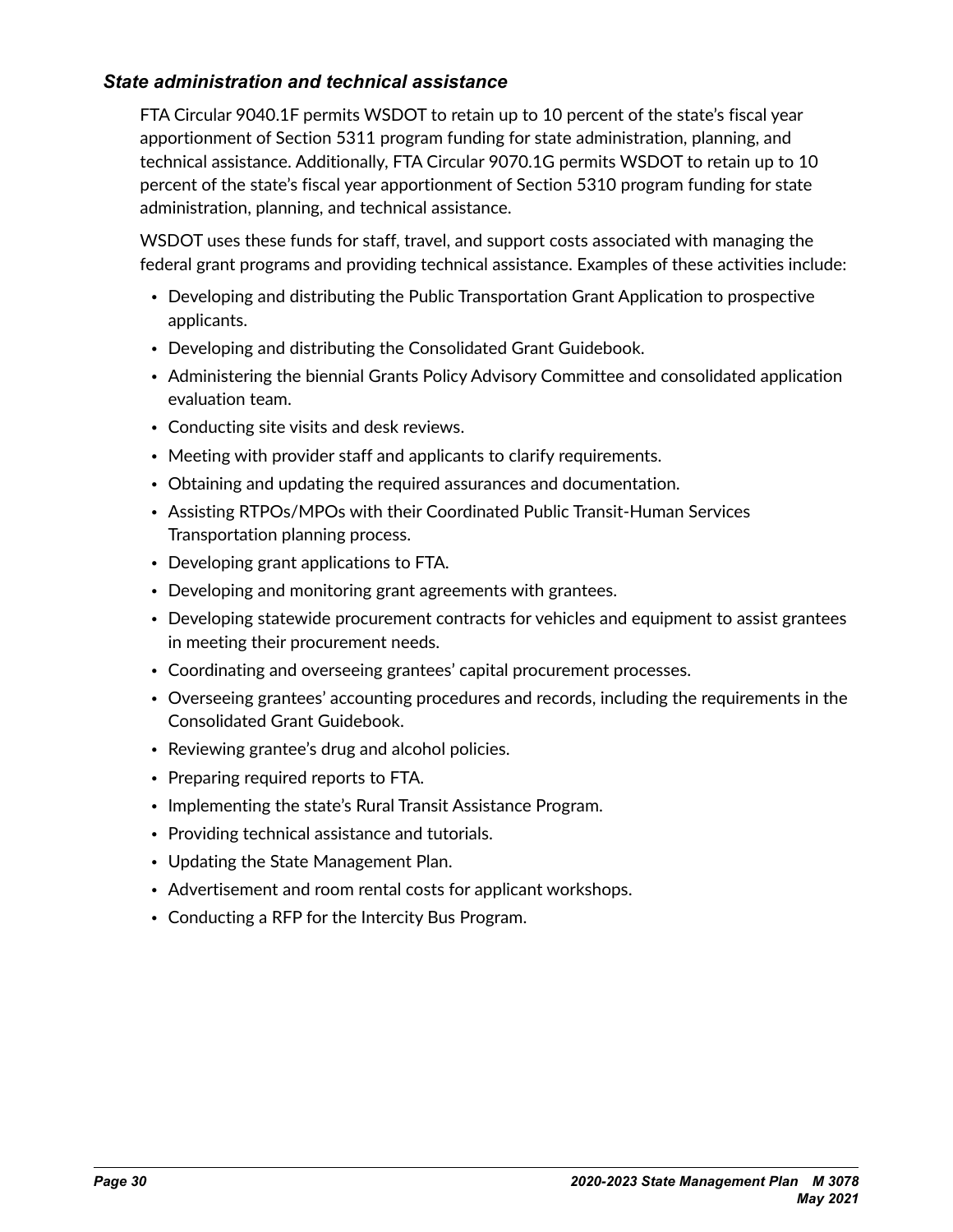# <span id="page-30-0"></span>**Implementing federal policies**

WSDOT's applicants and grantees understand that violation of an agreement may require corrective measures and penalties, including debarment from receiving further federal assistance for transportation purposes. WSDOT confirms grantee compliance during site visits and/or desk reviews.

The Consolidated Grant Guidebook provides grantees with guidance on implementing federal policies.

## *Civil rights*

Grantees must submit all required certifications and assurances prior to contract signature and annually thereafter. These include:

- Certified Standard Assurances
- Non-Discrimination Assurance Certification
- Assurance of Nondiscrimination on the Basis of Disability
- Protections for Private Providers of Public Transportation

WSDOT includes the appropriate civil rights disclosure on the inside cover of the Public Transportation Grant Application and includes civil rights clauses in grantee agreements.

WSDOT provides ongoing oversight to grantees through site visits and/or desk reviews. The checklist WSDOT uses during grantee visits/reviews includes a section that verifies compliance with civil rights issues (i.e., non-discrimination, employment, complaints, proper notification, outreach, and accessibility of services).

WSDOT reaches potential grantees serving significant minority populations through the Coordinated Public Transit-Human Services Transportation Plan process and by broad distribution of grant funding announcements and application materials.

## *Disadvantaged Business Enterprises*

Grantees must take reasonable steps to ensure that Disadvantaged Business Enterprises (DBE) have the opportunity to compete for and perform contracts. WSDOT staff coordinates with the Office of Equal Opportunity and provides technical assistance to help grantees meet the federal DBE requirements.

All FTA grantees who anticipate that they will award contracts totaling over \$250,000 during the federal fiscal year (October 1–September 30) must have a DBE program ([49 CFR 26](http://www.ecfr.gov/cgi-bin/text-idx?SID=6af2a535afa8c3a8dfedc17bbb68e59c&mc=true&node=pt49.1.26&rgn=div5)). Contracts to purchase transit vehicles do not count toward the \$250,000 total.

Grantees must report purchases made from DBE vendors to WSDOT quarterly and provide a description of their good faith efforts to locate and purchase from DBE vendors.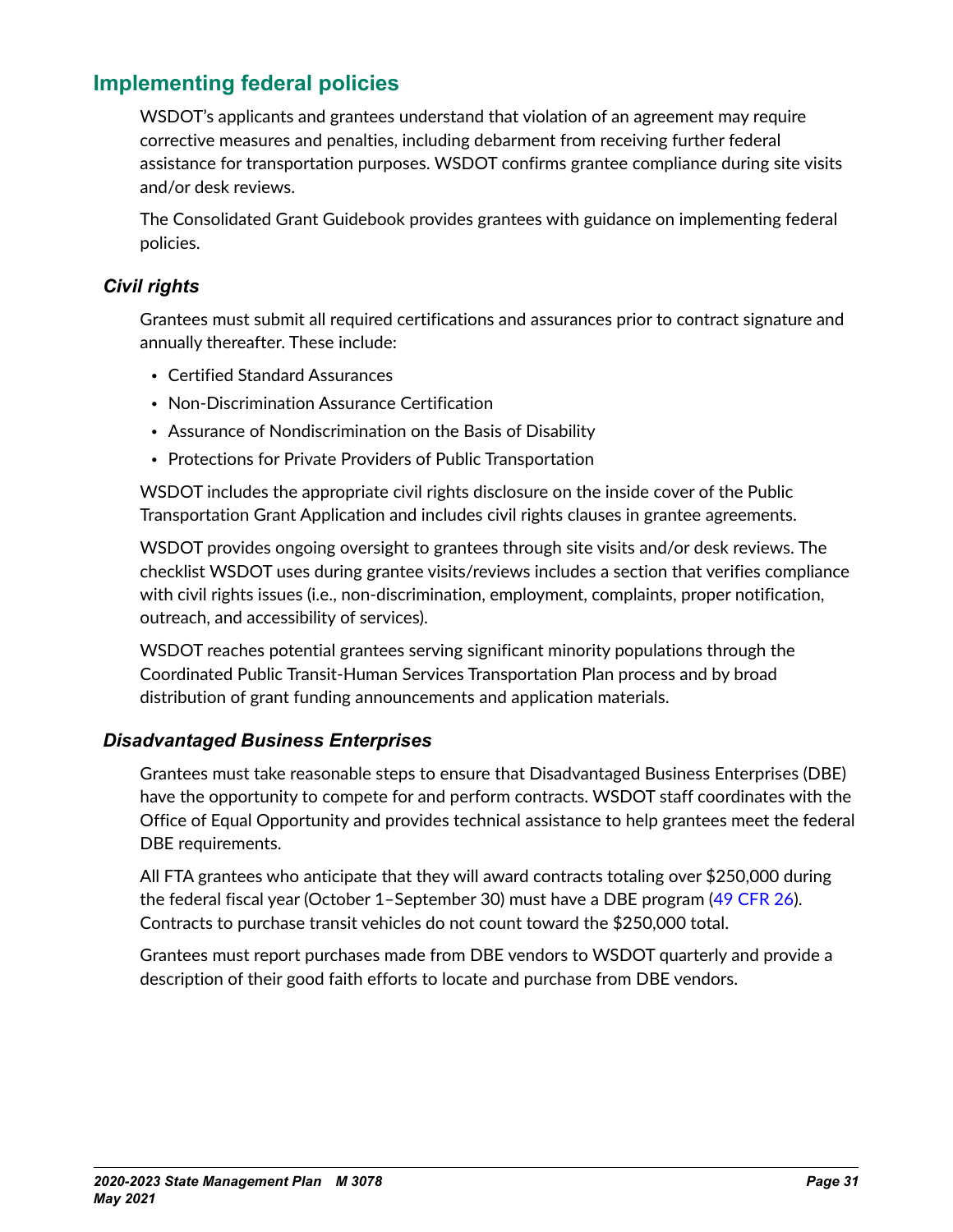## <span id="page-31-0"></span>*Title VI*

WSDOT notifies each grant recipient that receives federal funds that they must comply with [Title VI of the 1964 Civil Rights Act](https://www.justice.gov/crt/title-vi-civil-rights-act-1964-42-usc-2000d-et-seq). WSDOT's Public Transportation Division reviews grantee compliance with Title VI requirements during site visits and desk reviews to ensure that the grantee's policies and procedures meet nondiscrimination standards set forth in the federal regulations.

Grantees that receive federal funds must develop a Title VI policy that describes how they will ensure nondiscrimination to limited English proficiency, minority, and low-income populations in their services. At a minimum, a grantee's policy must contain the following elements:

- Title VI notification to beneficiaries.
- Language assistance plan.
- Complaint process and procedures.
- Process for the inclusion of limited English proficiency populations, minority, and lowincome populations in outreach activities.

When applicable, a table depicting the racial breakdown of committee membership and a description of efforts made to encourage the participation of minorities on committees or councils.

## *Section 504 and the Americans with Disability Act*

WSDOT notifies each grant recipient at the time of award that recipients must comply with all applicable federal and state laws regarding accessibility. WSDOT's Public Transportation Division conducts site visits and desk reviews that include an evaluation to ensure a system's policies and practices meet accessibility standards.

Each transportation system must have and follow a comprehensive ADA policy that includes, but is not limited to:

- Regular staff training on accessibility issues
- Service animal policy
- Proper use and maintenance of lifts and securement systems
- Personal care attendant policy
- Paratransit service policy (if applicable)
- Complaint processes and policies
- Other accessibility policies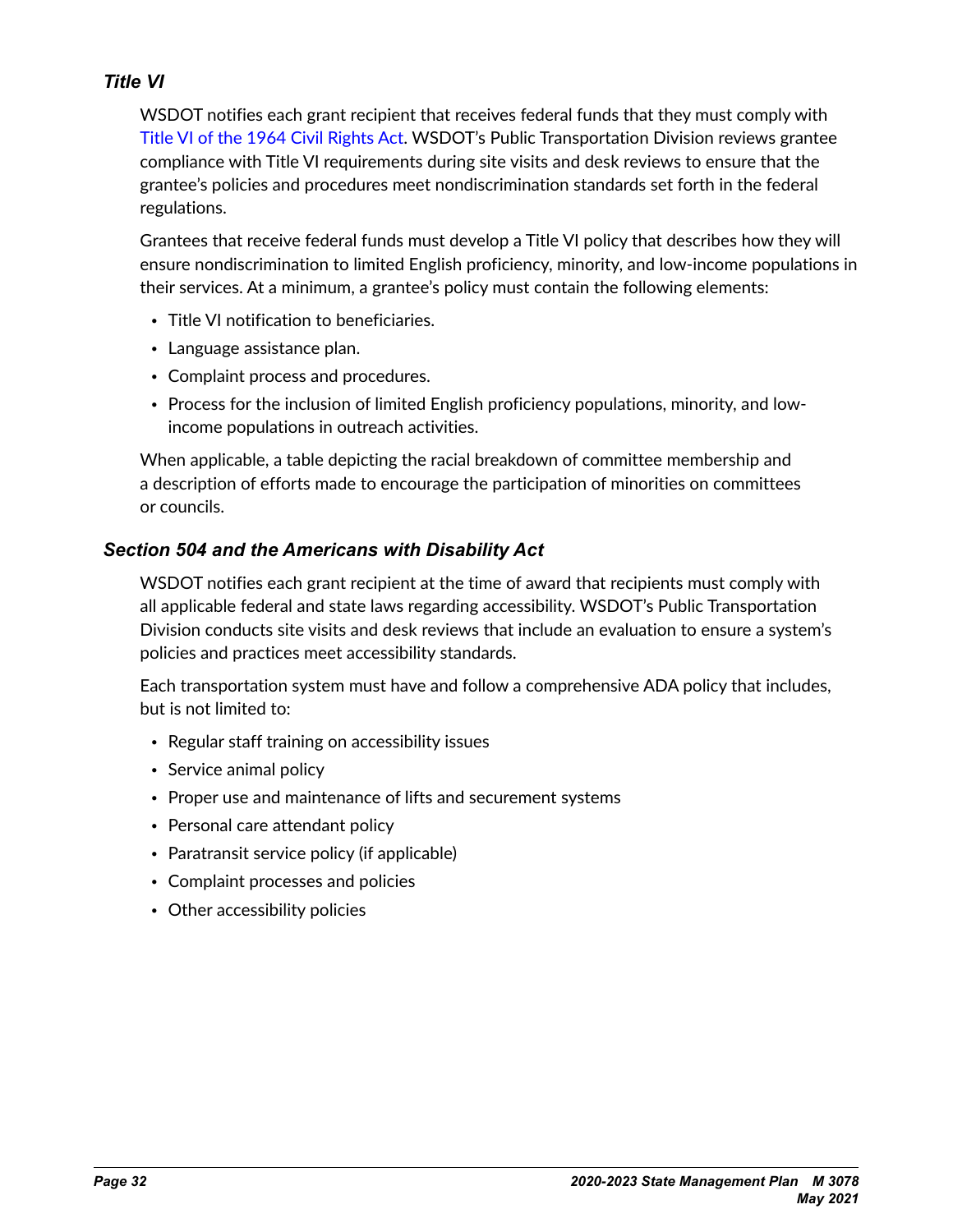## <span id="page-32-0"></span>*Charter Bus Service Regulations*

WSDOT includes guidance on FTA's Charter Bus Service Regulations ([49 CFR Part 604](https://www.govinfo.gov/content/pkg/CFR-2010-title49-vol7/pdf/CFR-2010-title49-vol7-part604.pdf)) in its Consolidated Grant Guidebook. WSDOT distributes the manual to all grantees prior to contract signature. The manual instructs grantees that they must comply with this Charter Bus Service Regulations if they receive Section 5311 funding.

All grantees considering charter service must contact WSDOT prior to providing charter service. Grantees considering charter service must also comply with the public participation process described in the rule.

WSDOT reviews compliance with the charter rule during site visits and/or desk reviews. When WSDOT receives complaints alleging unfair competition in regards to charter service, the agency investigates the allegation. In this process, WSDOT contacts the grantee to verify if the grantee is providing charter service and that grantee is following the proper process in implementing the service.

#### *Private sector participation*

Federal law specifically requires that grantees provide private providers an opportunity to consult in the development of transportation plans and programs in urbanized and rural areas. This opportunity must be proactive and provide complete information, timely public notice, full access to key decisions, and opportunities for early and continuing involvement throughout the transportation planning and programming process.

As part of the Coordinated Public Transit-Human Services Transportation planning and application process, applicants must coordinate their services with private providers. Coordination with all transportation providers in the same geographic area, including private sector providers, significantly affects an applicant's success in the Coordinated Public Transit-Human Services Transportation selection process.

#### *Other provisions*

#### **Section 5333(b) – Labor Standards**

[Section 5333\(b\)](https://www.dol.gov/olms/regs/compliance/statute-sect5333b.htm) (also be referred to as Section 13(c) Special Warranty, Labor Protections) provisions protect the interest of employees of grantees receiving Section 5311 funds.

WSDOT provides each grantee with a copy of the Consolidated Grant Guidebook. The guidebook contains a link to a [U.S. Department of Labor webpage](https://www.dol.gov/olms/regs/compliance/compltransit.htm) that details Section 5333(b) regulations.

Section 5311 grantees submit a letter to WSDOT accepting the Section 5333(b) Special Warranty prior to their first reimbursement. WSDOT staff verifies that the grantee has met the posting requirements during site visits and other project monitoring opportunities.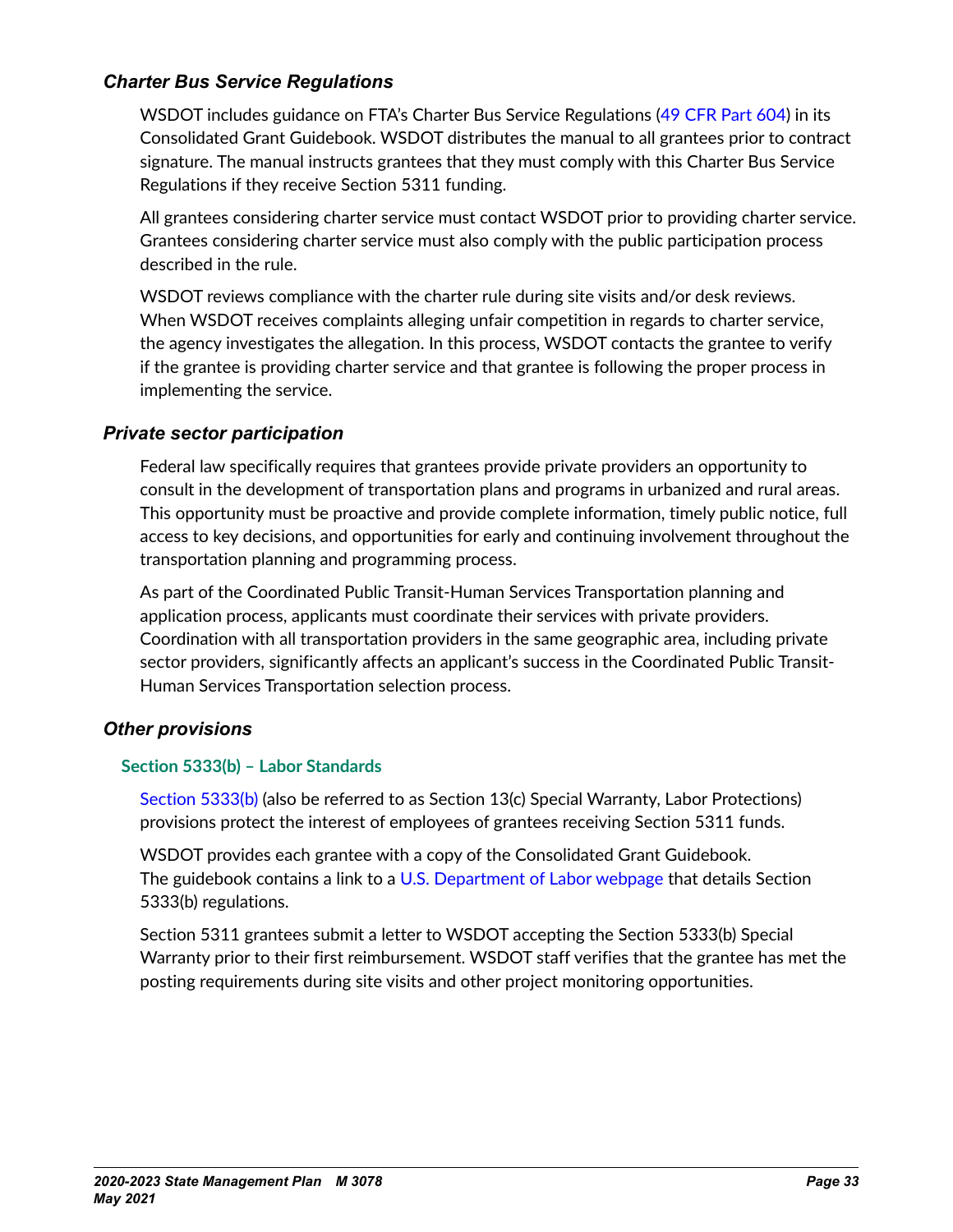#### **School transportation agreement**

Grantees may not engage in school bus operations using buses, facilities, or equipment purchased with federal funding in competition with private school bus operators, except as provided for in [49 CFR Part 605](http://www.ecfr.gov/cgi-bin/text-idx?SID=6af2a535afa8c3a8dfedc17bbb68e59c&mc=true&node=pt49.7.605&rgn=div5) – School Bus Operations. Transit may provide tripper service (i.e., when a transit adjusts frequency of service to correspond with the beginning and end of the school day) to the general public.

WSDOT provides each grantee with a copy of the Consolidated Grant Guidebook. The guidebook contains information about 49 CFR Part 605.

#### **Drug and alcohol testing**

Grantees receiving Section 5311 or Section 5339 funds must adhere to drug abuse and alcohol misuse testing requirements. Grantees that receive Section 5310 funding must comply with the Federal Motor Carrier Safety Administration rules for employees who hold commercial driver license.

WSDOT provides technical assistance to grantees in the form of training, networking, policy development, and distribution of FTA's Implementation Guidelines for Drug and Alcohol [Regulations in Mass Transit.](https://www.transit.dot.gov/oversight-policy-areas/implementation-guidelines-drug-and-alcohol-regulations-mass-transit-october)

When WSDOT notifies a grantee of a Section 5311 or Section 5339 grant award, the agency requires that the grantee submit their policies and procedures for review and approval prior commencing service.

To monitor a grantee's compliance, WSDOT developed checklists that agency staff use during desk reviews and/or site visits. The drug and alcohol checklists include, but are not limited to:

- Policies
- Procedures for managing a program
- Employee training
- Method of selecting participants for random testing
- Procedures for conducting testing
- Records management and retention
- Service agency certification and oversight

WSDOT requires grantees to submit annual reports to FTA's online Drug and Alcohol Testing Management Information System.

#### **Drug-Free Workplace**

WSDOT certifies its compliance with the federal drug-free workplace requirements to FTA annually. Additionally, WSDOT includes references to the [Drug-Free Workplace Act](http://webapps.dol.gov/elaws/asp/drugfree/require.htm) in grantee contracts and certifies grantee compliance with the requirements during site visits by reviewing agency policies for inclusion of a drug-free workplace statement.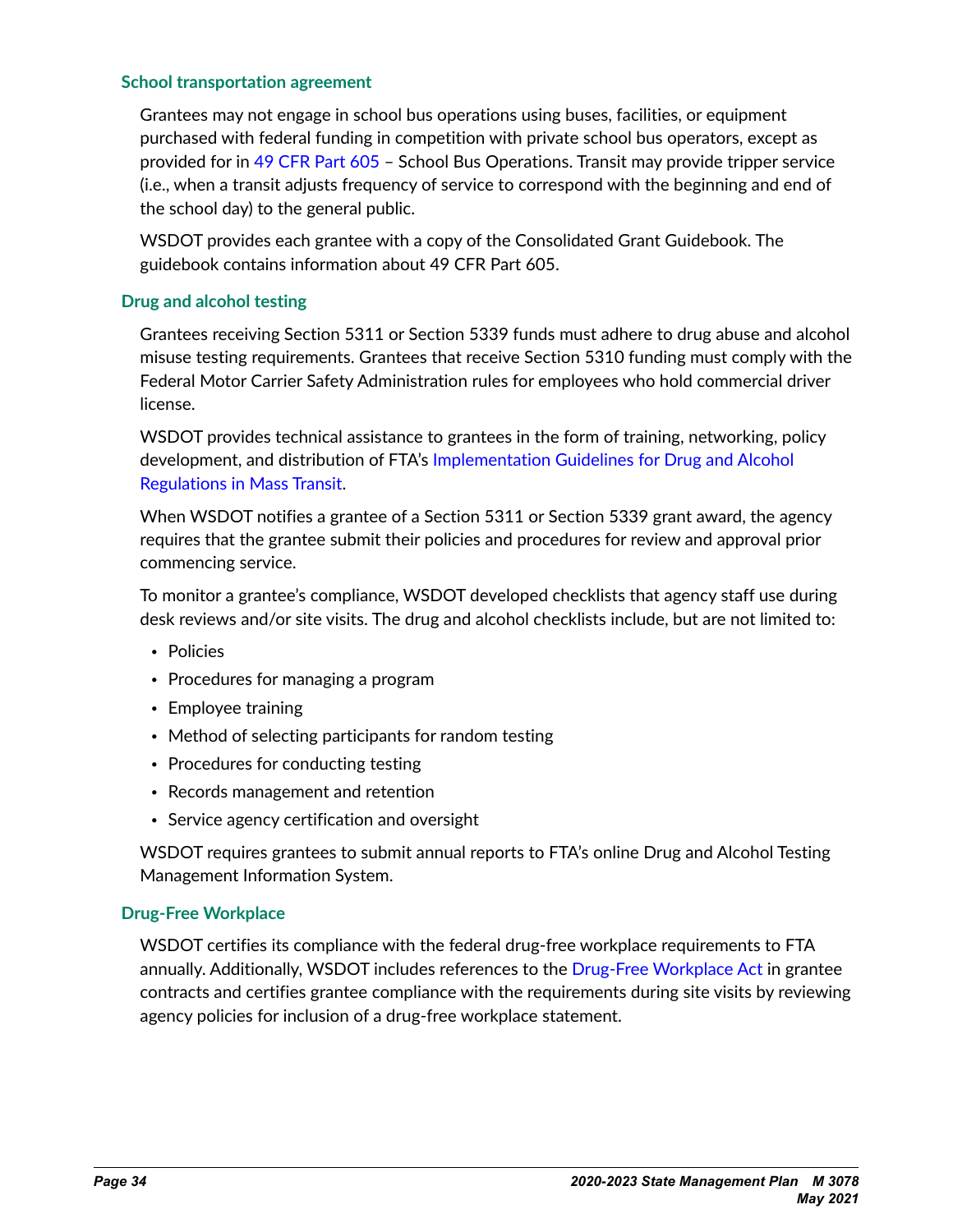#### **Environmental regulations**

Under Section 5310, Section 5311, and Section 5339, WSDOT anticipates funding only projects with Categorical Exclusion from both the National Environmental Protection Act and the State Environmental Protection Act. Therefore, no further documentation is necessary. However, with the potential of construction projects funded through transfers from the U.S. Department of Transportation Surface Transportation Program, WSDOT will ensure that the grantee meets all the environmental requirements and submits all necessary documentation.

#### **Vehicle purchases**

WSDOT oversees the grantee vehicle equipment purchase process. Grantees must, at a minimum:

- Conduct a procurement that is open and competitive.
- Conduct a procurement that does not give geographic preference.
- Conduct a procurement that does not result in a procurement contract exceeding five years.
- Award procurement contracts to only responsive and responsible bidders.
- Include all federal clauses and certifications with their bidding documents and procurement contracts.

Additional details on federal procurement requirements are available online in WSDOT's Consolidated Grant Guidebook and in FTA's [Best Practices Procurement Manual](https://www.transit.dot.gov/funding/procurement/best-practices-procurement-manual).

WSDOT developed pre-award and post-delivery checklist for grantees to use in complying with FTA's requirements. The pre-award checklist addresses requirements, including:

- [Buy America](https://www.transit.dot.gov/buyamerica)
- [Federal Motor Vehicle Safety Standards](http://www.nhtsa.gov/cars/rules/import/FMVSS/)
- [Pre-Award Review Requirements](https://www.transit.dot.gov/regulations-and-guidance/buy-america/pre-award-review-requirements)

The post-delivery checklist addresses requirements, including

- Buy America
- Federal Motor Vehicle Safety Standards
- [Post-Delivery Review Requirements](https://www.transit.dot.gov/regulations-and-guidance/buy-america/post-delivery-review-requirements)

Grantees should use the post-delivery checklist should before accepting the vehicle delivery. Depending on the complexity and size of the procurement, the grantee may visit the manufacturer's factory, as required by FTA.

WSDOT also developed a visual inspection form and road test form for grantees to use in the post-delivery inspection of vehicles.

WSDOT requires grantees to submit post- delivery certifications for Buy America, Federal Motor Vehicle Safety Standards, and Post-Delivery Review Requirements. Grantees must include a copy of the completed post-delivery checklists and certifications must with copies of all relevant vendor invoices, vehicle registration, insurance certificate, and acceptance letter to the vendor with their request for reimbursement.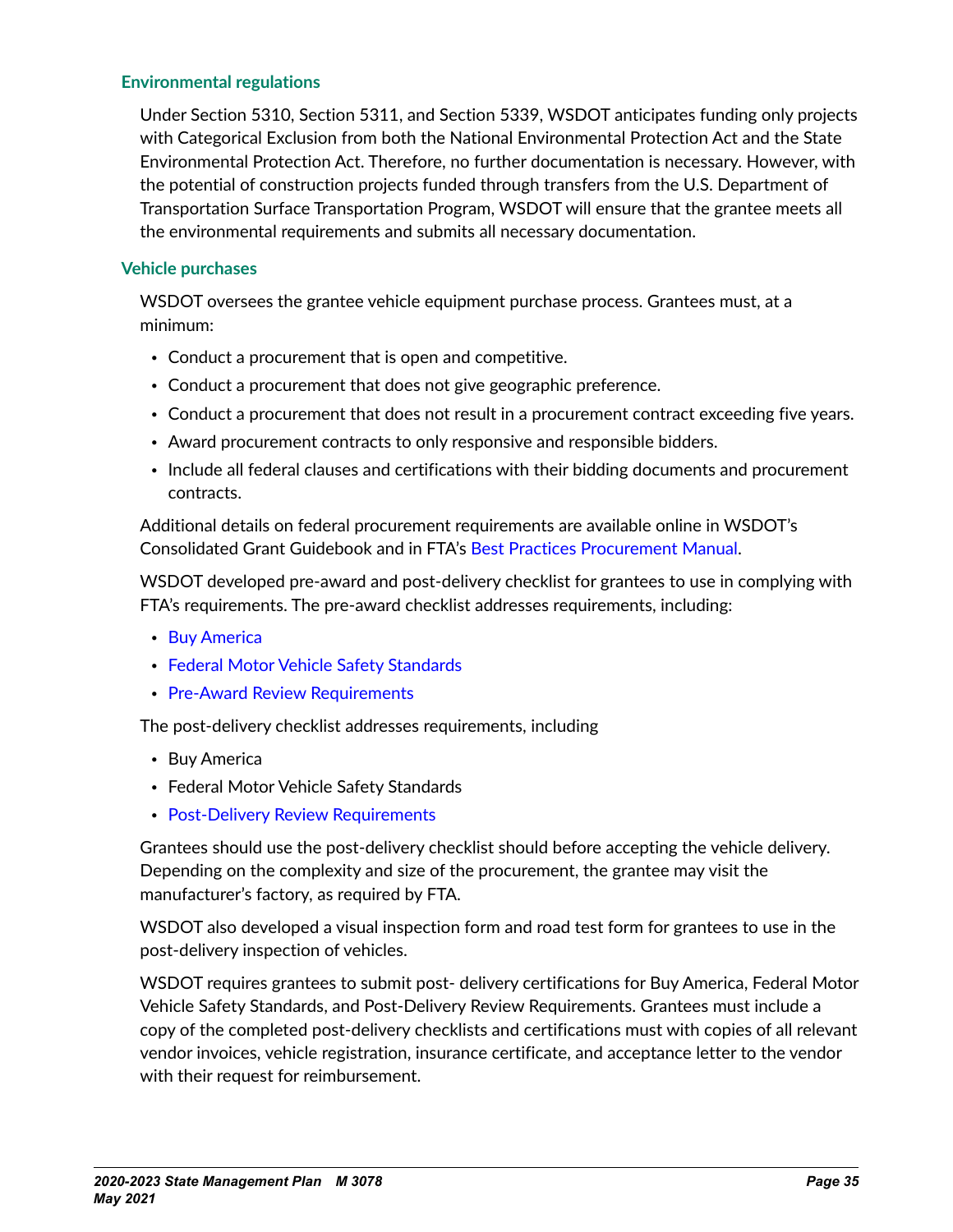#### **Lobbying and code of ethics**

WSDOT requires each grantee receiving more than \$100,000 to complete FTA's [Certification](https://www.wsdot.wa.gov/publications/fulltext/design/ConsultantSrvs/2018_FTA_Lobbying.pdf)  [Regarding Lobbying](https://www.wsdot.wa.gov/publications/fulltext/design/ConsultantSrvs/2018_FTA_Lobbying.pdf) prior to contract signature. Grantees must also include this certification in all bid documents for equipment purchases they prepare.

WSDOT's contract with grantees requires adoption of a written code of ethics. All staff, officers, employees, board members, or agents of the grantee must comply with the code of ethics. WSDOT verifies compliance with this requirement during site visits and/or desk reviews.

#### **Reporting**

WSDOT requires all grantees to prepare a variety of reports on a quarterly or annual basis.

Quarterly reporting may include, but is not limited to, tracking of civil rights complaints, expenditures, and project progress.

Grantees must also submit updated asset inventories annually.

WSDOT compiles information from grantees and submits the following standard FTA reporting elements for all programs:

- Annual program of projects status reports
- DBE report
- Complaints

- Milestone activity reports
	-

• Program income

• Program measures

Additionally, WSDOT collects and reports the following program specific information:

#### *Section 5310*

Traditional Section 5310 projects (i.e., public transportation capital projects planned, designed, and carried out to meet the special needs of seniors and individuals with disabilities when public transportation is insufficient, inappropriate, or unavailable):

- Gaps in service filled
- Ridership

Other Section 5310 projects:

- Service improvements
- Physical improvements
- Ridership

#### *Section 5311*

National Transit Database reporting of capital investment, operations, and service data.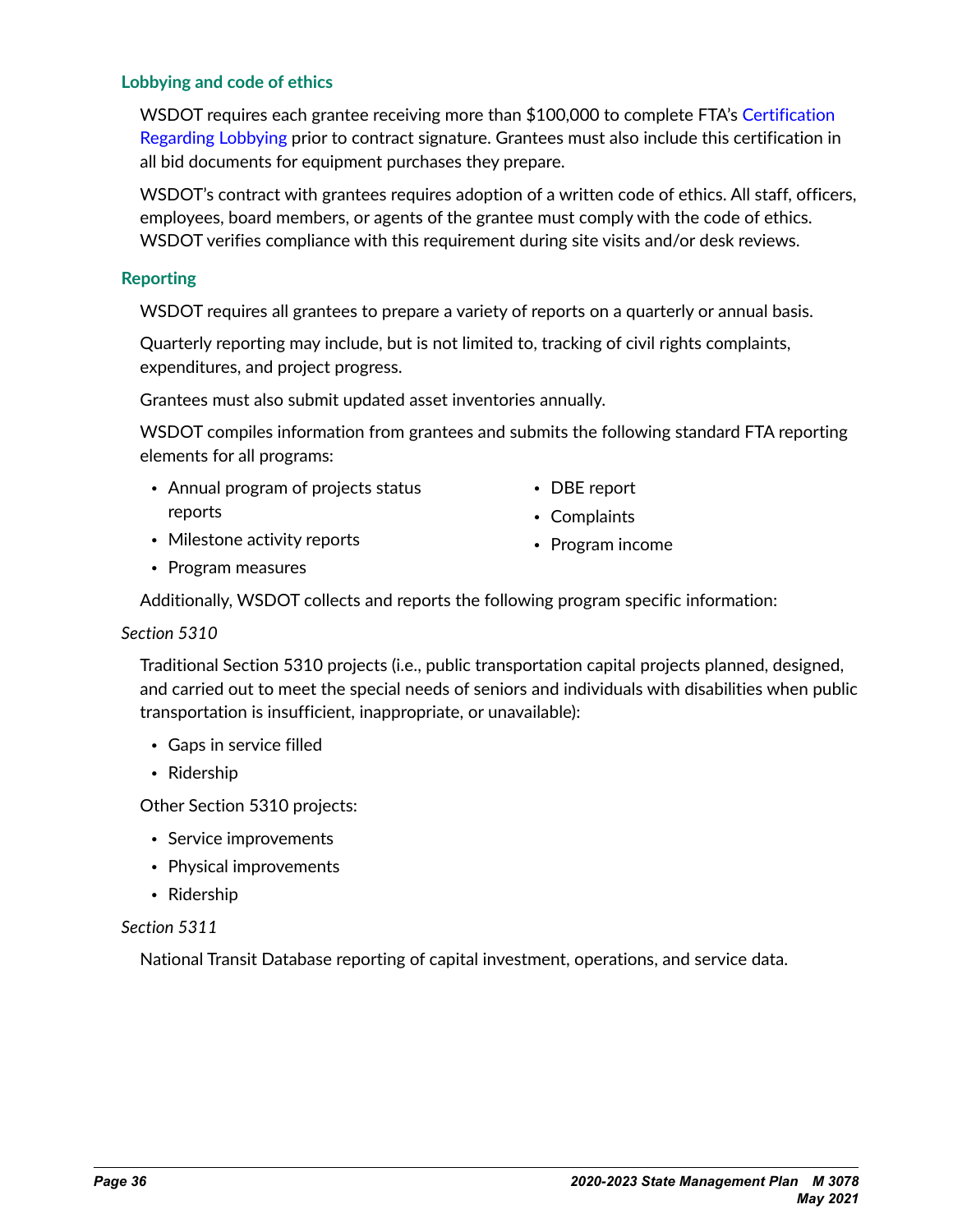# <span id="page-36-0"></span>**State program management**

## *Financial management and project monitoring*

#### **State administration – accounting and financial reporting**

WSDOT maintains a management system of financial reporting, accounting records, internal controls, and budget controls subject to standards specified in state laws and enforced by the Washington State Auditor's Office and the Washington State Office of Financial Management. Additionally, WSDOT's systems and procedures for financial management comply with [49 CFR](https://www.gpo.gov/fdsys/granule/CFR-2011-title49-vol1/CFR-2011-title49-vol1-sec18-20)  [18.20](https://www.gpo.gov/fdsys/granule/CFR-2011-title49-vol1/CFR-2011-title49-vol1-sec18-20), Uniform Administrative Requirements for Grants and Cooperative Agreements to State and Local Governments.

Procedures for documenting state administration expenditures for FTA-funded programs are subject to the requirements of WSDOT's [Purchasing Manual](http://wwwi.wsdot.wa.gov/publications/manuals/fulltext/M72-80/PurchMnl.pdf) (M 72-80), [Chart of Accounts](http://wwwi.wsdot.wa.gov/publications/manuals/fulltext/M13-02/COA.pdf) (M 13-02), and Transportation Reporting and Accounting Information System; and the Washington State Office of Financial Management's [State Administrative and Accounting Manual.](http://www.ofm.wa.gov/policy/default.asp)

WSDOT submits reimbursement requests to FTA through the Transit Award Management System for project expenditures based on the information contained in the WSDOT's Transportation Reporting and Accounting Information System.

#### **Grantee financial management**

WSDOT develops and signs grant agreements with organizations the agency awards funding assistance after the agency secures FTA and state funds.

All grant agreements for capital projects detail the equipment approved for purchase and the equipment's intended use.

All grant agreements for operating projects outline the type of service, the intended beneficiary, and the service area.

All grant agreements for planning projects outline the project in the agreement's scope of work and exhibits.

Grantees incur all project-related expenses locally and report expense to WSDOT after both parties sign the agreement. WSDOT reimburses the grantee with state and/or federal funds based on the proportions identified in the grant agreement. The federal share of any project will not exceed 80 percent for capital projects and 50 percent for operating projects. WSDOT identifies grant expenses by federal grant number, grant program, and grant agreement number in the agency's Transportation Reporting and Accounting Information System.

Grantees retain the original receipts for all eligible project expenses. For capital projects, grantees must attach copies of vendor invoices to reimbursement requests. WSDOT does not require grantees to submit copies of vendor invoices for operating projects. However, grantees must retain original receipts, as well as any spreadsheets or logs developed to track costs, for verification during WSDOT site visits. For planning projects, grantees must submit completed plans to WSDOT as a product of the agreement.

WSDOT does not accept in-kind contributions toward the local share of capital project costs. However, WSDOT may approve in-kind contributions for operating projects.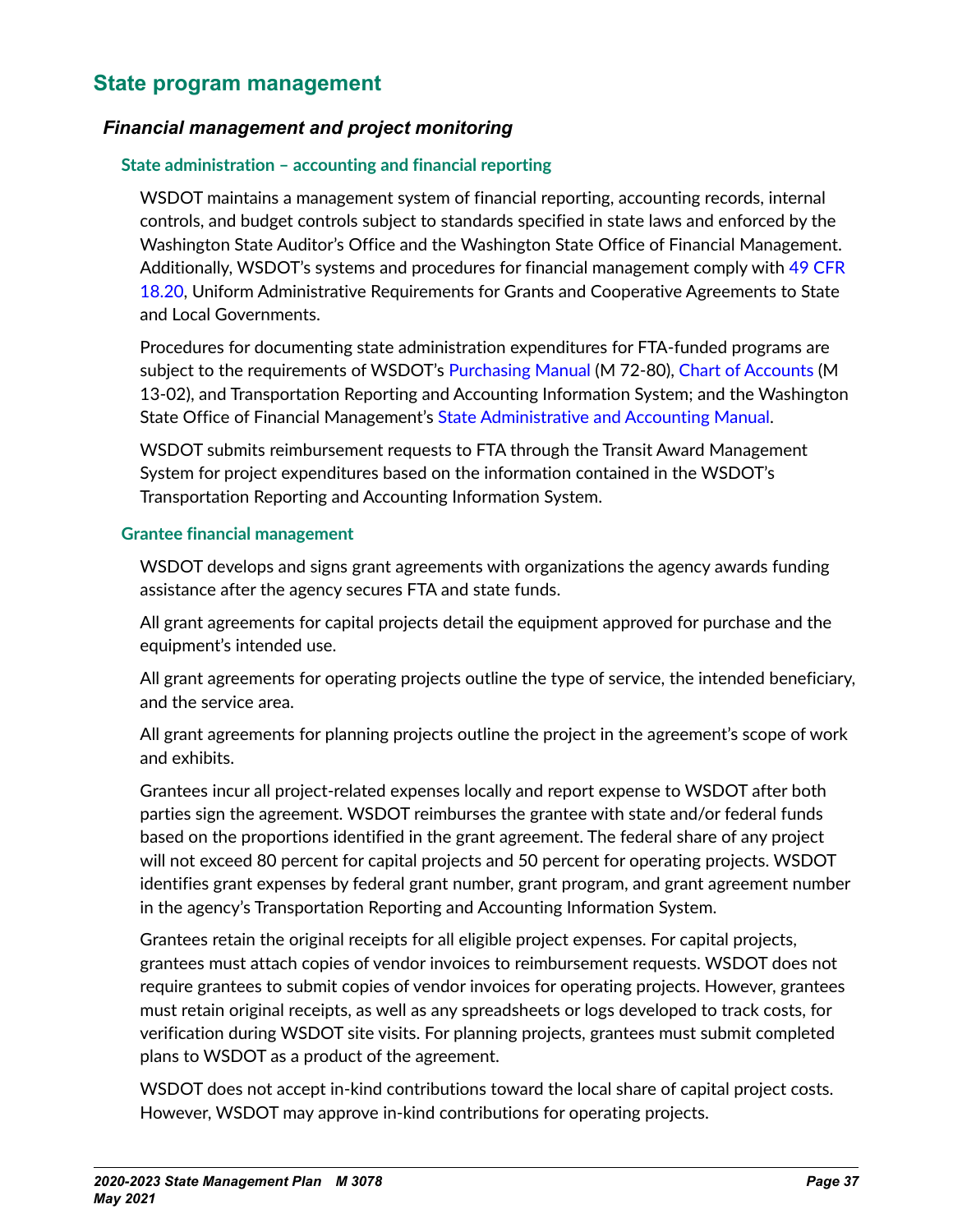Grantees that wish to use in-kind contributions for matching purposes must submit a request to WSDOT for pre-approval. This request must describe the type of service the grantee will receive and how the grantee determined the value of the donated service.

Vehicle licensing and insurance costs are not eligible for capital project reimbursements. However, sales and use taxes charged to the grantee for vehicles are eligible. This amount must exclude the local transit portion of the sales tax. Additionally, vehicles with a capacity of 15 passengers or less including the driver that grantees use for vanpooling or transporting persons with special transportation needs are not subject to sales tax [\(RCW 82.08.0287\)](https://apps.leg.wa.gov/rcw/default.aspx?cite=82.08.0287).

WSDOT maintains individual data for each grantee. This data tracks project expenses, amounts charged to each funding source awarded, local matching sources, and project budgets. WSDOT compiles additional information summarizing the total expenses for each federal grant and uses the information to reconcile the expenses shown in the agency's Transportation Reporting and Accounting Information System. WSDOT also uses this information to revise the program of projects and project budgets.

#### **Site visits**

WSDOT staff conduct on-site visits and desk reviews to provide technical assistance, monitor awarded projects, and review documents and practices verifying compliance with program requirements. During the site visits and reviews, WSDOT staff use checklists outlining administrative, financial, and asset management requirements based on the following:

- Office of Management and Budget [Uniform Administrative Requirements, Cost Principles,](https://www.govinfo.gov/app/details/CFR-2017-title2-vol1/CFR-2017-title2-vol1-part200)  [and Audit Requirements for Federal Awards](https://www.govinfo.gov/app/details/CFR-2017-title2-vol1/CFR-2017-title2-vol1-part200) (Super Circular) for grantees receiving operating funding assistance.
- Administrative requirements found in Office of Management and Budget [49 CFR Part 18](https://www.govinfo.gov/app/details/CFR-2009-title49-vol1/CFR-2009-title49-vol1-part18) and [Part 19](https://www.govinfo.gov/app/details/CFR-2003-title49-vol1/CFR-2003-title49-vol1-part19).
- Regulatory requirements attached to the receipt of federal funds, including the FTA
- Master Agreement and Best Practices Procurement Manual.
- Vehicle inventory and maintenance records for grantees receiving capital funding assistance.
- Drug abuse and alcohol misuse testing regulations, when applicable.

The Consolidated Grant Guidebook provides grantees with guidance to meet these grant management requirements.

#### **Audits**

Grantees who spend less than \$750,000 in federal funds during the federal fiscal year (October 1 through September 30) are exempt from federal audit requirements. However, grantees must retain records and make them available for review or audit for up to six years beyond the term of the operating grant or the minimum useful life of the capital asset.

Grantees who spend in excess of \$750,000 threshold during the federal fiscal year must have either an annual single audit or program-specific audit conducted. Grantees must submit a copy of the audit report to WSDOT when it becomes available. WSDOT administration and public entities awarded project grants are subject to this process and compliance with the Office of Management and Budget Super Circular.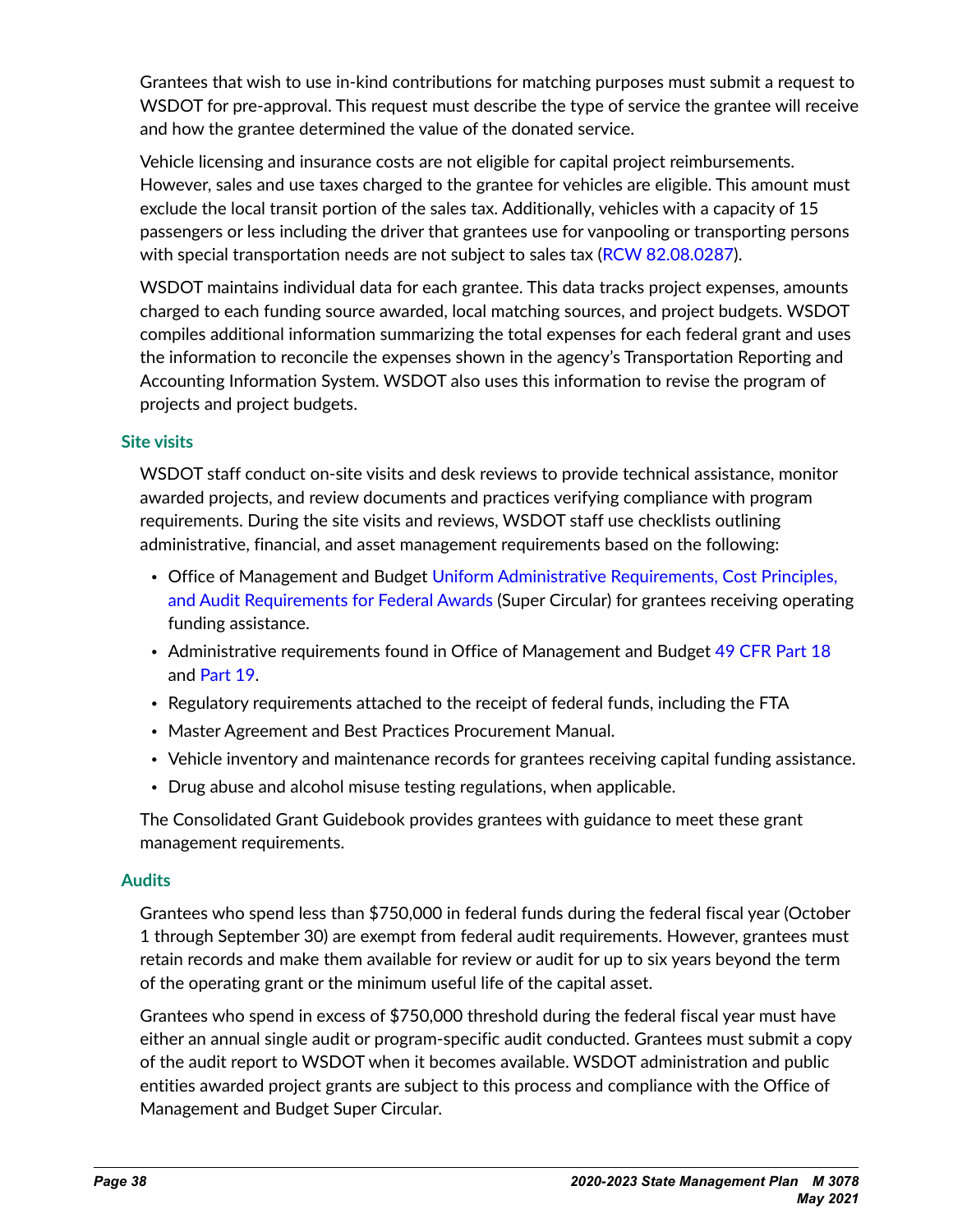The Washington State Auditor's Office conducts state agency and local government audits. Private transportation providers, non-profits and tribal governments must have their audits performed by an independent certified public account.

The Washington State Auditor's Office issues reports when the office completes audits and notifies WSDOT when the audit reports are available. WSDOT has access to all audit reports and retrieves electronic copies as necessary. WSDOT follows up on questions regarding audit reports and results during site visits and desk reviews. WSDOT includes audit related questions are site visit checklists.

## **Closeout**

WSDOT closes projects after reimbursing a grantee for the last of the organization's eligible expenses (also known as closeout). WSDOT begins closeout when one of the following occurs:

- The grantee verifies that the organization has incurred and been reimbursed for all project expenses by filling in the final request field on their reimbursement form, indicating that it is the organization's final reimbursement request.
- WSDOT has reimbursed all grant agreement funding available to the grantee.
- The grantees project has reached the end of its two- or four-year term (operating projects).

In the first example, WSDOT's Public Transportation Division notifies the agency's Accounting and Audit Offices of the closeout. In the second example above, WSDOT closes out the project when all available funds are spent.

Closeout of capital agreements is for fiscal purposes only. Capital assistance agreements have an agreement period equivalent to the minimum useful life of the equipment purchased. As such, the agreement period may be up to 12 years after the acceptance of the equipment. WSDOT may amend or terminate capital assistance agreements if grantees transfer project equipment between on another before the equipment has reached its minimum useful life.

Operating assistance agreements have an agreement period of 24 and 48 months and are not extended or closed prior to the end date of the agreement unless unforeseen circumstances make a change in term necessary.

## **Procurement**

With WSDOT oversight, grantees may conduct vehicle and equipment purchases directly from an existing contract with another governmental agency, if eligible, or through participation in a statewide procurement process. WSDOT's role is to ensure grantees make purchases competitively and in compliance with federal procurement policies.

WSDOT supplies grantees with the Consolidated Grant Guidebook, which outlines the applicable federal procurement policies and procedures.

WSDOT requires pre-approval of all bid documents and specifications prepared by grantees to ensure compliance with federal standards. As such, as grantees proceed in their approval of equals process (a specific procurement process that allows vendors to suggest alternatives to the original specifications that may meet the fit and function of the performance specification) and contract execution, they must consult WSDOT to ensure compliance with the federal competitive procurement process.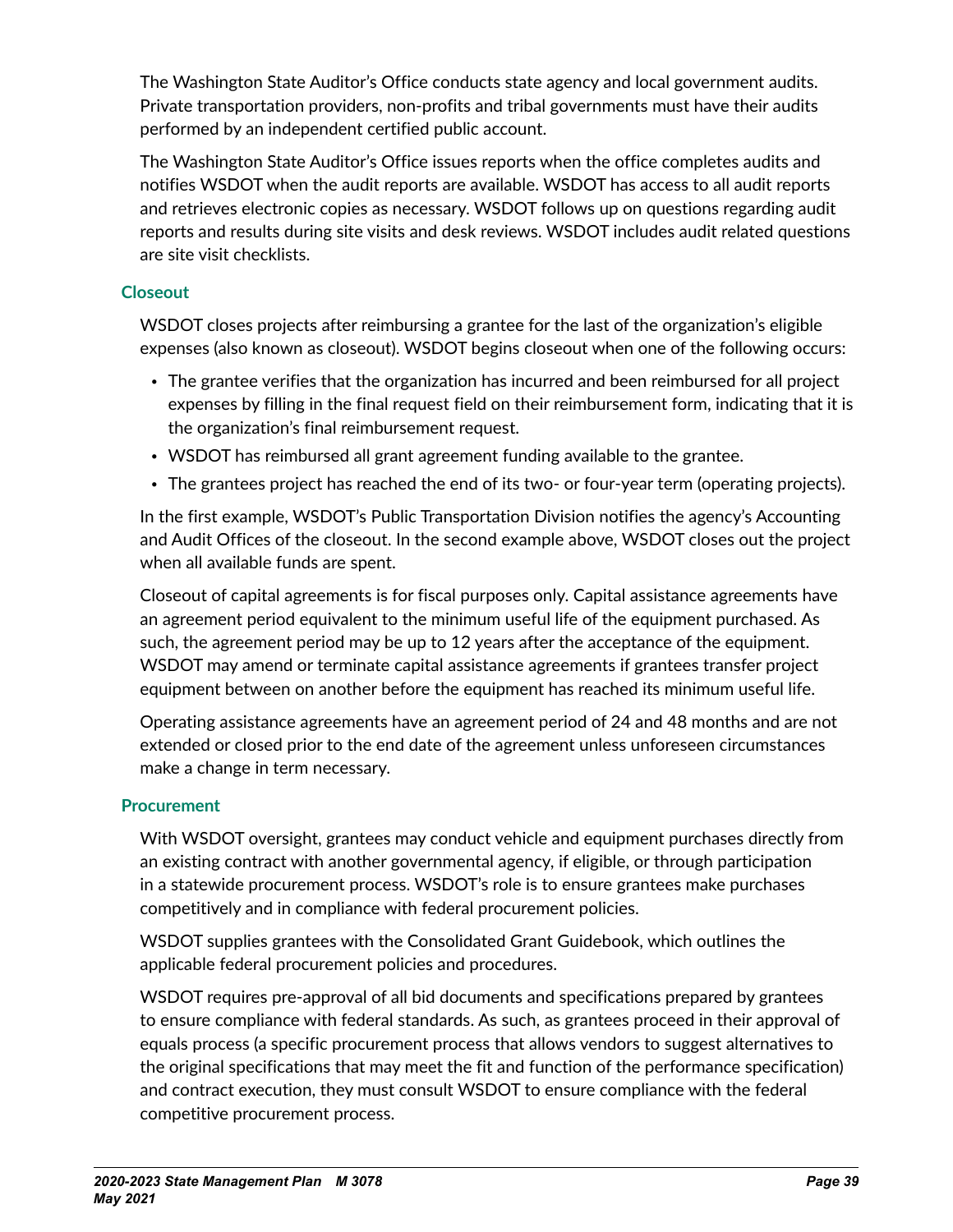<span id="page-39-0"></span>WSDOT also requires pre-approval of any purchase from another agency procurement contract (also known as piggybacking). Many contracts are not eligible for participation and require specific language to be eligible (i.e., [Washington Governor's Executive Order 14-04\)](https://www.governor.wa.gov/sites/default/files/exe_order/eo_14-04.p).

WSDOT coordinates with the Washington State Department of Enterprise Services, Contracts and Legal Services Division, to solicit a statewide, multi-vendor, multi- vehicle contract for transit vehicles and associated vehicle equipment. The contract contains all federal and state procurement rules and regulations. The Department of Enterprise Services makes these contracts available to all eligible grantees supported by federal capital grants. The Department of Enterprise Services provides grantees participating in this contract with complete procurement documentation to verify compliance with federal and state requirements.

### **Property management**

WSDOT retains legal ownership (i.e., continuing control) of vehicles purchased by grantees with state or FTA program funding through the vehicle's minimum useful life. When titling a vehicle, WSDOT is listed as the legal owner and the grantee is listed as the registered owner responsible for licensing, collision insurance, and operation and maintenance of the vehicle.

WSDOT developed and maintains a database of vehicle and equipment inventory records. The databases reports distinguish between currently owned vehicles, and those that have served their minimum useful life and that WSDOT has released to the grantee.

### **Inventory reports**

WSDOT requires capital assistance grantees to submit annual asset inventories, such as the physical equipment inventory, physical facility inventory, and physical rolling stock inventory and verification of continued use.

Information from these inventories becomes part of the WSDOT inventory record along with the title and certificate of collision insurance coverage.

## *Maintenance*

As a condition of receiving state and federal funding, Washington state public transportation agencies and providers must submit an Asset Management Plan to WSDOT. The plan must include an inventory report of transportation system assets (e.g., vehicles, equipment, facilities) and provide a preservation plan based on lowest life-cycle cost. The lowest lifecycle cost method ensures that the agency maintains an asset in an acceptable condition, maximizing safety and useful life.

WSDOT adopted lowest lifecycle cost and the Asset Management Plan as a best practice for grantees. WSDOT also provides statewide training and technical assistance on how to develop an Asset Management Plan and the lifecycle cost calculation. WSDOT will incorporate any future MAP-21 provisions related to asset management and state of good repair into the agency's Asset Management Plan guidance.

WSDOT reviews asset maintenance records during desk reviews and/or site visits. WSDOT randomly selects equipment and/or vehicles for physical inspection during site visits, which the agency conducts at least once per biennium as long as WSDOT holds an interest in the equipment.